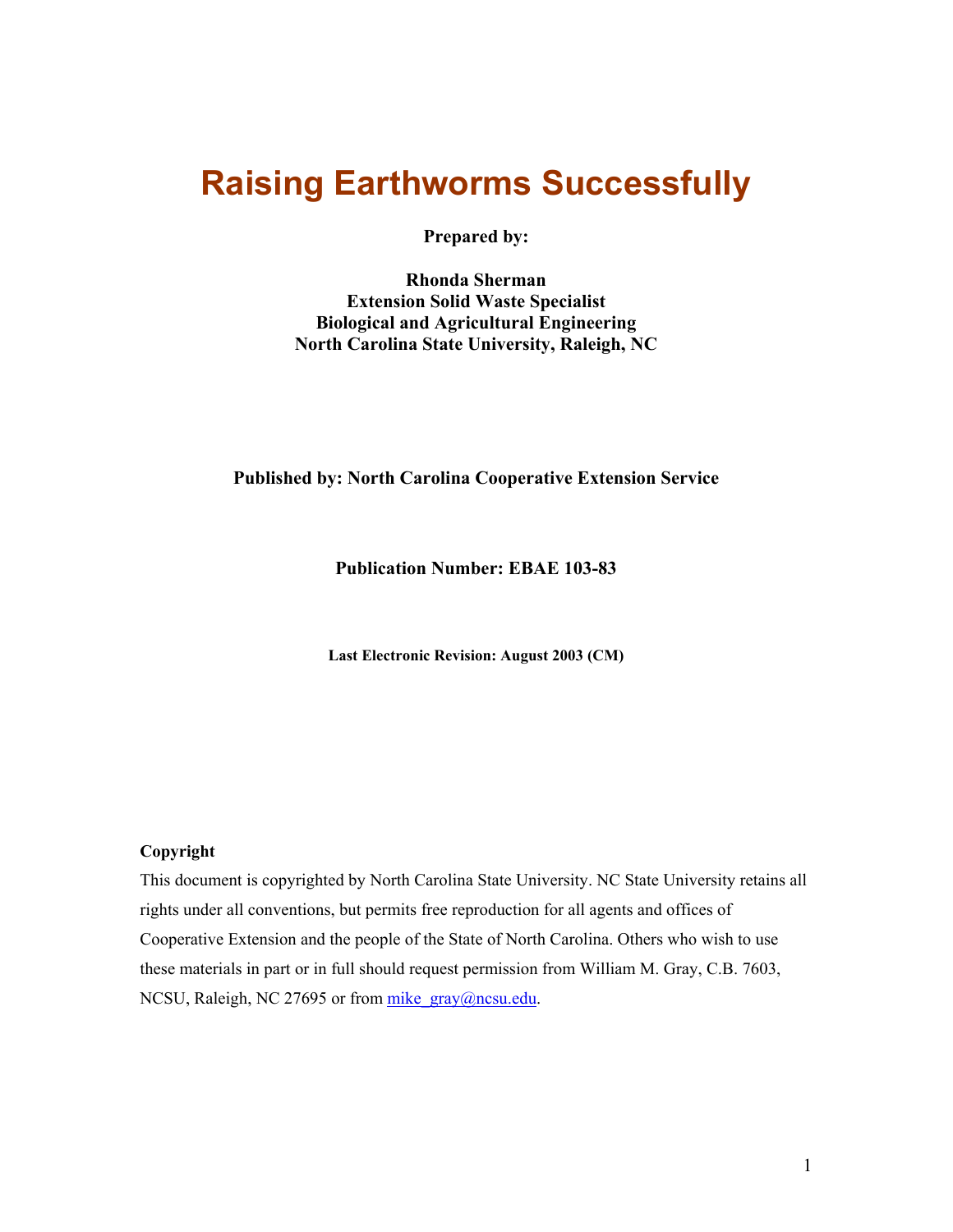# **RAISING EARTHWORMS**

| POTENTIAL MARKETS FOR EARTHWORMS AND VERMICOMPOST5 |
|----------------------------------------------------|
|                                                    |
|                                                    |
|                                                    |
|                                                    |
|                                                    |
|                                                    |
|                                                    |
|                                                    |
|                                                    |
|                                                    |
|                                                    |
|                                                    |
|                                                    |
|                                                    |
|                                                    |
|                                                    |
|                                                    |
|                                                    |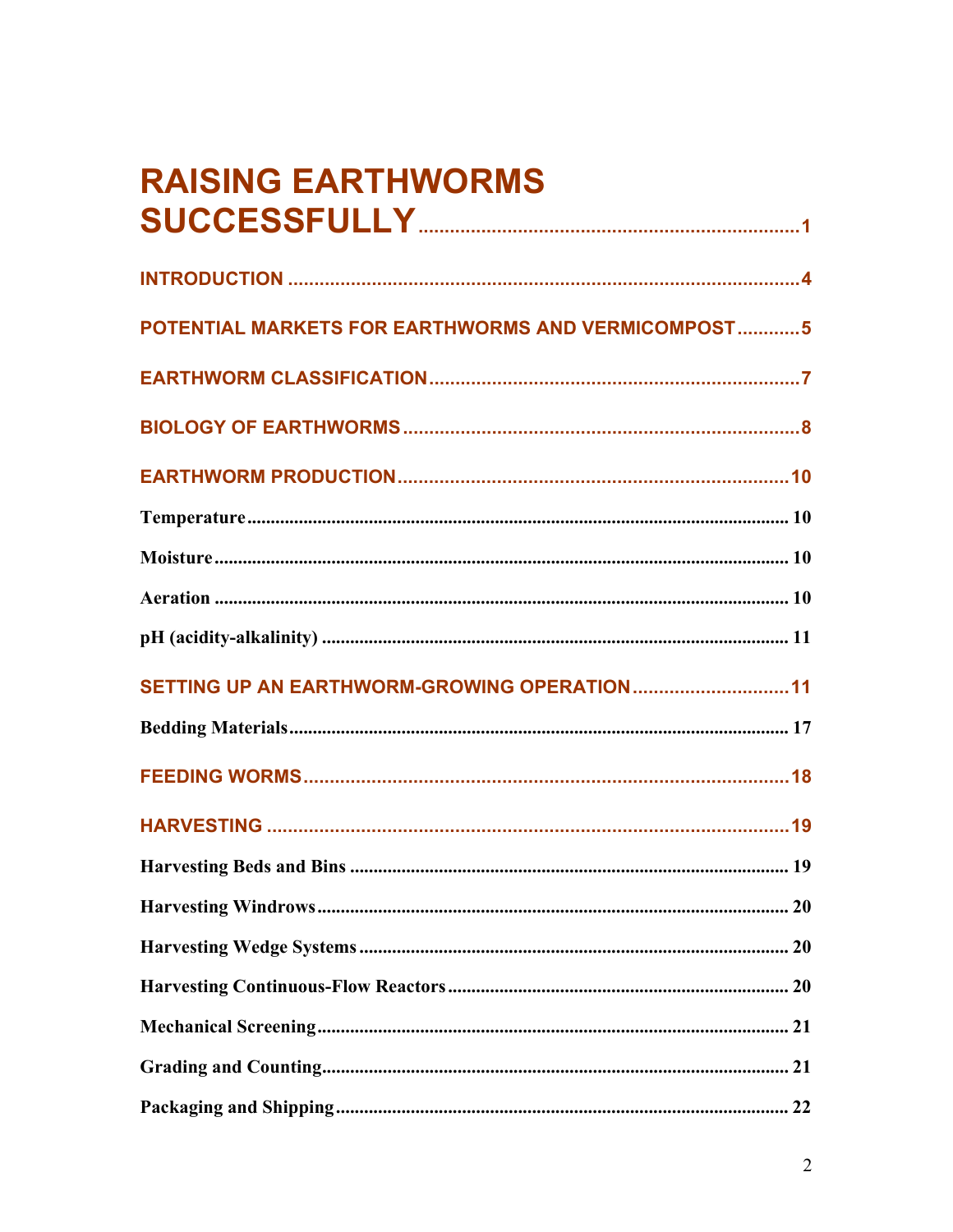#### **Published by North Carolina Cooperative Extension Service**

Distributed in furtherance of the acts of Congress of May 8 and June 30, 1914. North Carolina State University and North Carolina A&T State University commit themselves to positive action to secure equal opportunity regardless of race, color, creed, national origin, religion, sex, age, or disability. In addition, the two Universities welcome all persons without regard to sexual orientation. North Carolina State University, North Carolina A&T State University, U.S. Department of Agriculture, and local governments cooperating.

8/03—JL AGW-641 E04-43936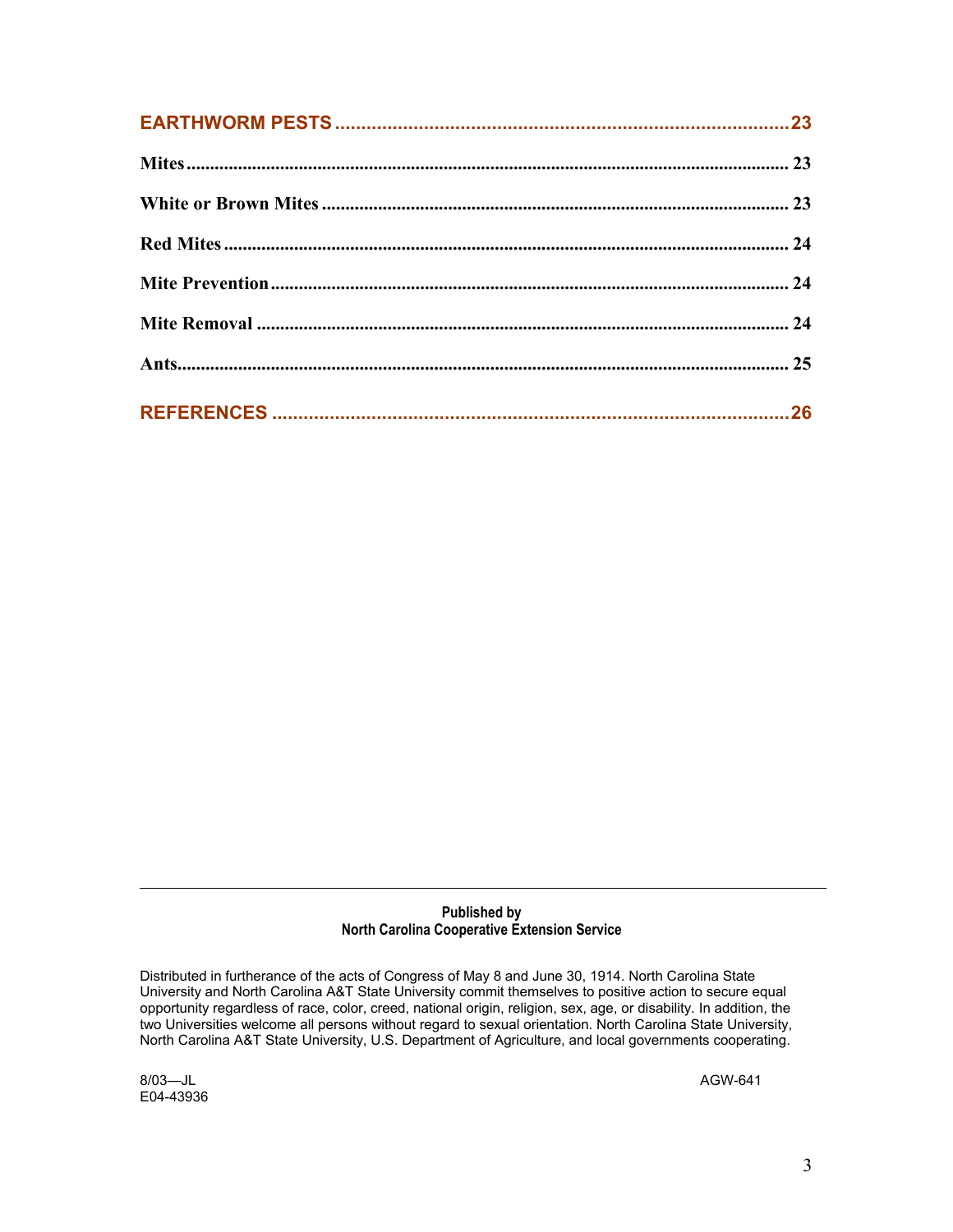# <span id="page-3-0"></span>**Introduction**

*Over the past several years, many people have begun raising earthworms as a source of income or as a means of managing organic waste. Some are drawn to the business by extravagant claims of vast potential markets for earthworms in large waste disposal systems and agriculture and as a source of food for animals. Despite these claims, the current major commercial use of earthworms is as bait for freshwater sport fishing.* 

*Although several other outlets for sales of worms exist, there is much competition for markets. Research and development on uses for worms are under way throughout the world, but the opening of new markets for worms and castings will be slow and somewhat uncertain. Those interested in getting into the earthworm business should explore potential local markets carefully, particularly if a full-time occupation is the goal.* 

*Earthworm growers can make money by selling earthworms and vermicompost or from tipping fees (charging to have organic materials normally disposed of in landfills "tipped" by a dump truck onto the worm grower's site, to be fed to the earthworms). Vermicomposting is the process of turning organic debris into worm castings (manure). The focus is on processing the waste rather than creating ideal conditions for raising earthworms. Earthworm size and their reproductive rates are frequently lower than those of the same species raised in vermiculture systems. Large vermicomposting facilities typically make money primarily from tipping fees, followed by sales of castings, and then, in a distant third place, by sales of earthworms.* 

*Vermiculture is the raising of earthworms for resale, so the focus is on ideal conditions for worm growth, reproduction, and health. Worm farmers usually purchase and haul feedstock or pay for feedstock to be delivered to them. Others may get the material for free but pay for it to be pre-composted and hauled to their site. Worm growers make money from sales of earthworms and sometimes, but not always, by selling castings. In*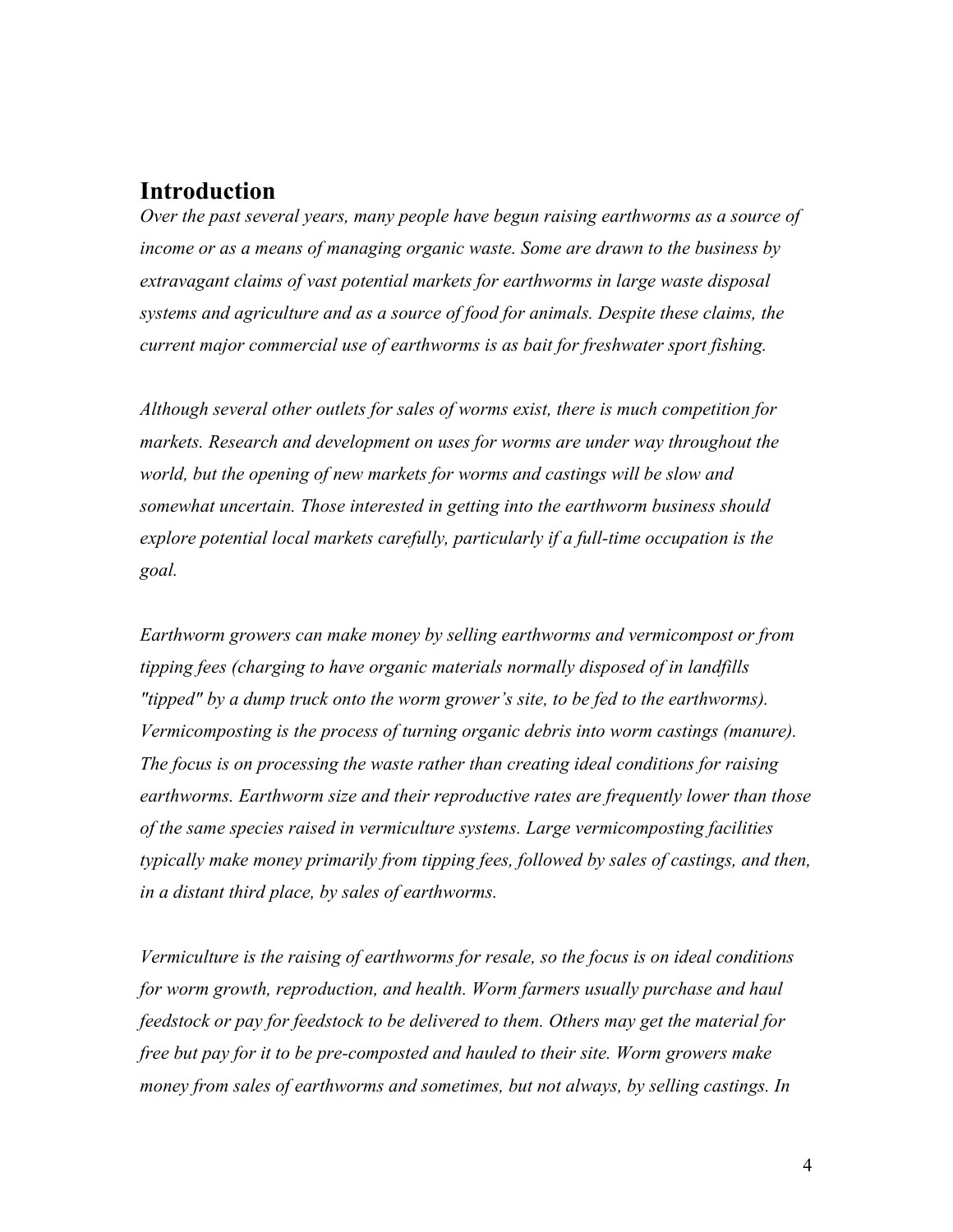<span id="page-4-0"></span>*addition, some operations sell related products, such as shipping boxes, worm bins, harvesters, soil mixes, books, and videos.*

# **Potential Markets for Earthworms and Vermicompost**

Several options are available for the sale of earthworms. Home vermicomposters, composters, and gardeners are interested in buying earthworms. Fish hatcheries, tropical fish stores, pet stores, zoos (with exotic fish and birds), game bird breeders, frog farmers, and poultry growers buy worms as feed for animals. Community educators, such as Extension agents or recycling coordinators, often need a steady supply of earthworms for setting up new worm bins. Private laboratories, universities, and high schools use worms for research and classroom needs.

Growers living near or on the way to fresh or salt water fishing resorts can sell earthworms directly to fishing enthusiasts (check with the local zoning authority to be sure such a business is permitted in the area). Placing advertisements in national magazines directed to fishing enthusiasts and home gardeners or advertising on the Internet may create sales for earthworms.

It may be possible to sell earthworms to locally owned sporting goods or fishing tackle stores, although most of the larger stores of this type rely on established wholesalers for their bait supplies. The bait market may not be the best choice for this enterprise because there is usually more interest in nightcrawlers (larger worms) than smaller compost worms, the market is often saturated, and the competition is stiff.

Other markets for earthworms include:

- Large-scale vermicomposting facilities.
- Worm growers just entering the business.
- Institutions and businesses that do on-site vermicomposting of their food scraps and other organic materials (including prisons, hospitals, schools, colleges and universities, restaurants, grocery stores, and office buildings).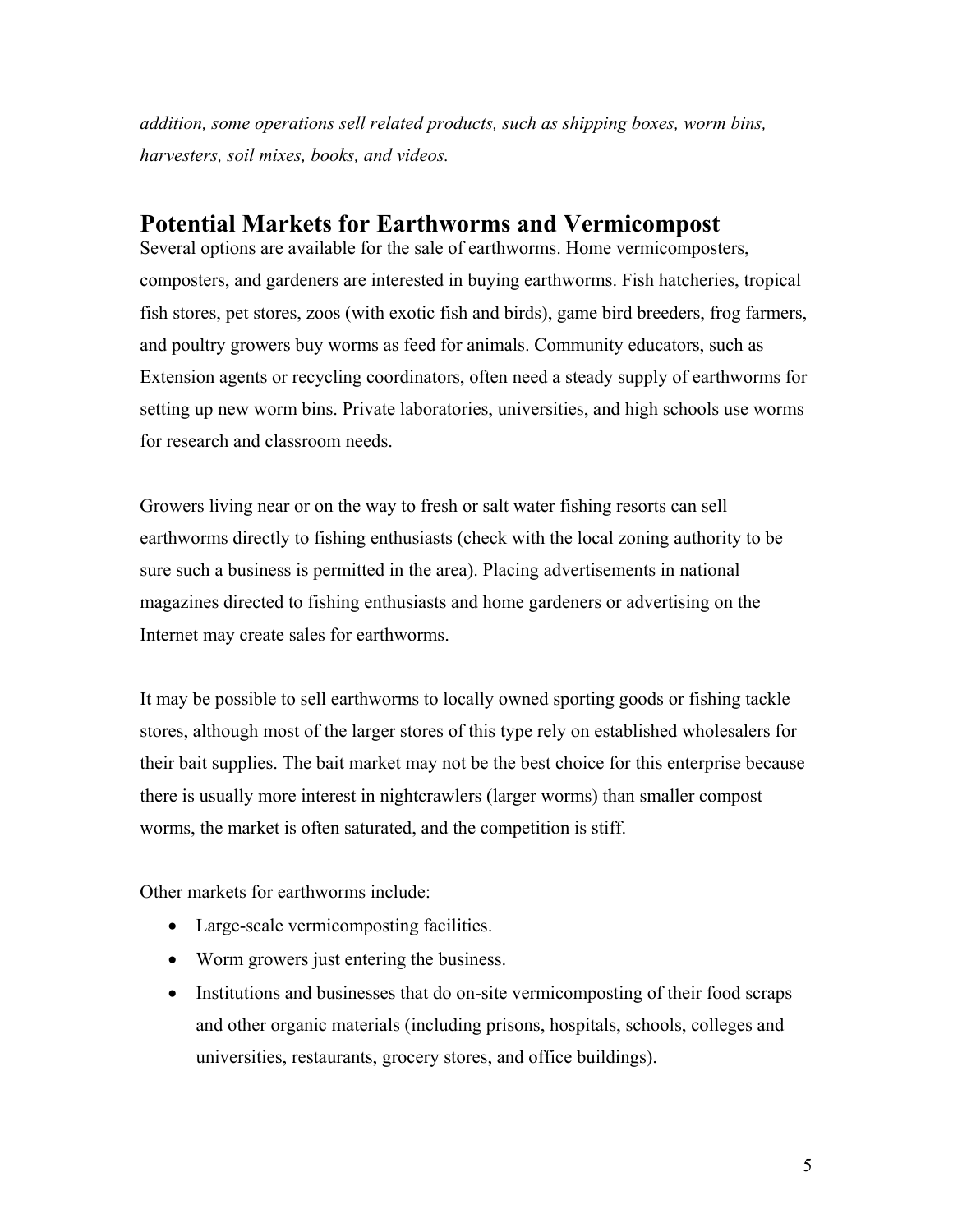- Farmers desiring to vermicompost animal manure (including livestock and poultry farms, rabbitries, and horse stables).
- Worm growers with orders too large to fill from their own stocks.
- Industries with organic wastes suitable as feedstock for worms, such as papermills, breweries, cardboard manufacturers, land reclamation sites, generators of sludge/biosolids, food processors, canneries, wineries, and cotton mills.

Many worm growers focus on selling vermicompost rather than earthworms. Vermicompost is a blend of castings and decomposed organic matter that has been placed in a worm bin. The nutrient content of vermicompost depends on the types of feedstocks and bedding provided for the worms. Studies have shown that vermicompost enhances plant growth, suppresses disease in plants, and increases microbial activity in soil. Vermicompost also improves water retention, aeration, and porosity in soils.

Due to its high cost, compared to commercial fertilizers, vermicompost is not commonly used as a soil amendment or plant growth enhancer by large commercial plant growers. Nonetheless, vermicompost is increasingly being used by organic gardeners and is sold commercially in some nurseries as a soil amendment or planting medium for ornamental plants. A growing body of research demonstrating the beneficial uses of vermicompost is helping to increase market outlets. Vermicompost may be sold in bulk by the cubic yard or bagged with a variety of compost and soil blends. Markets include home improvement centers, nurseries, landscape contractors, greenhouses, garden supply stores, grocery chains, flower shops, discount houses, and the general public.

A relatively new product coming on the market is vermicompost tea (a liquid). Organic matter, microorganisms, and nutrients are extracted from vermicompost to produce the tea. Unlike vermicompost and compost, this tea may be applied directly to plant foliage, reportedly to enhance disease suppression. Vermicompost tea also may be applied to the soil as a supplement between compost applications to increase biological activity.

Vermicompost tea is NOT leachate that leaks out of the bottom of a worm bin. Leachate is produced when excess liquid passes through organic material in the worm bin,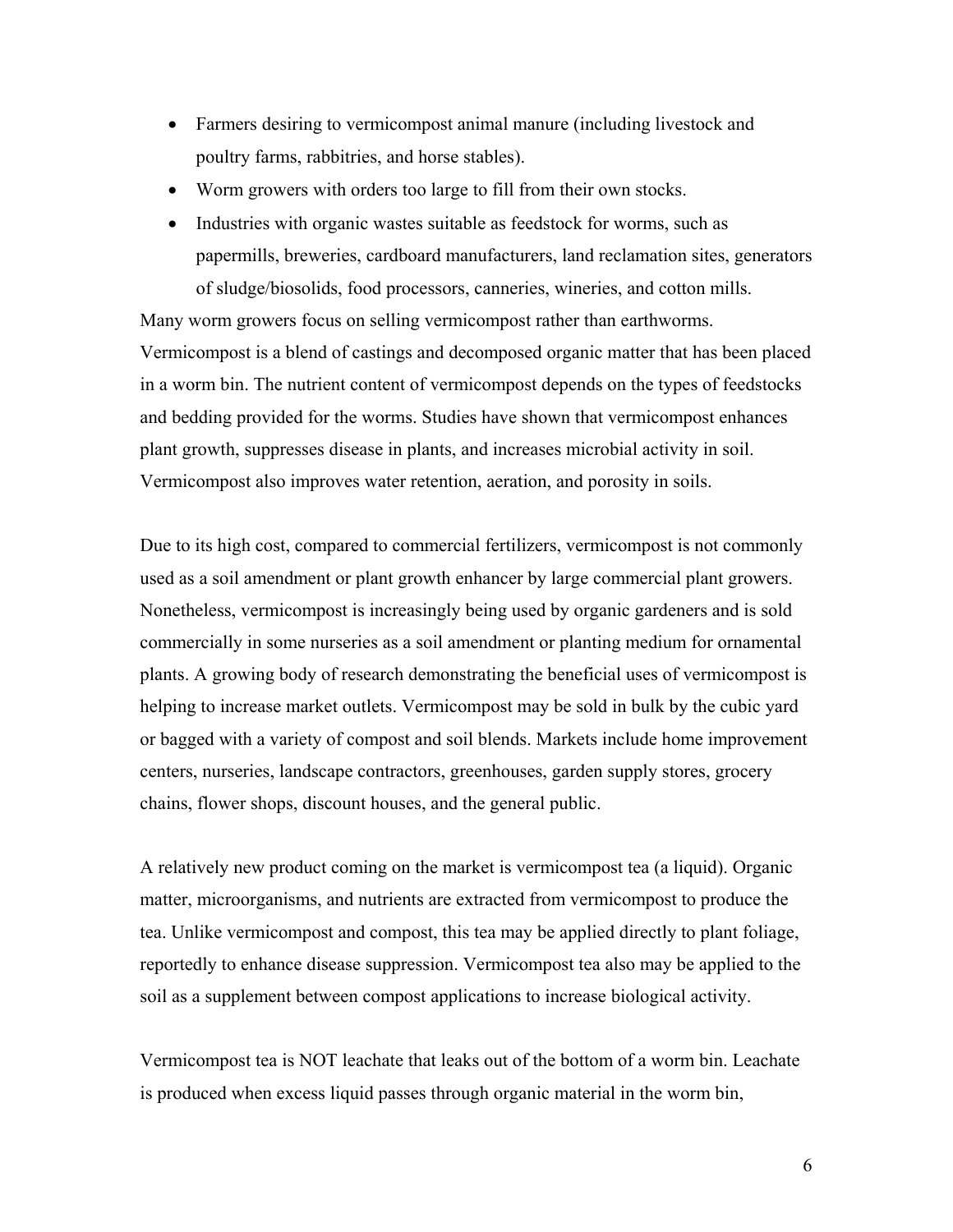<span id="page-6-0"></span>including undigested, decomposing organics. The liquid extract of undigested material may contain pathogens and chemicals that are toxic to plants and humans.

Before attempting to make vermicompost tea, investigate how to do it and what equipment to use by reading and conducting personal interviews with those who make it. Information on compost tea and vermicompost tea may be obtained through Internet search engines and the Compost Tea Industry Association (www.composttea.org).

Vermicompost tea may be sold in bulk to orchards, nurseries, greenhouses, landscapers, and retailers (who will bottle it for resale).

# **Earthworm Classification**

Earthworms are terrestrial invertebrates with thousands of species grouped into three categories according to their behavior in the natural environment: anecic, endogeic, and epigeic.

Anecic species, represented by the common nightcrawler (*Lumbricus terrestris*), construct permanent vertical burrows as deep as 4 to 6 feet in the soil. They feed on organic debris on the soil surface and convert it into humus. If anecic species are deprived of their permanent homes, they will discontinue breeding and cease to grow.

Endogeic species, such as *Aporrectodea calignosa*, build wide-ranging, mainly horizontal burrows where they remain most of the time, feeding on mineral soil particles and decaying organic matter. They are the only species of earthworms that actually feed on large quantities of soil. As they move through the soil and feed, they mix and aerate the soil and incorporate minerals into the topsoil.

Epigeic species, represented by the common redworm (*Eisenia fetida*), do not build permanent burrows; instead, they are usually found in areas rich in organic matter, such as the upper topsoil layer, in the forest under piles of leaves or decaying logs, or in piles of manure. Since they don't burrow deeply into the soil and prefer to eat rich organic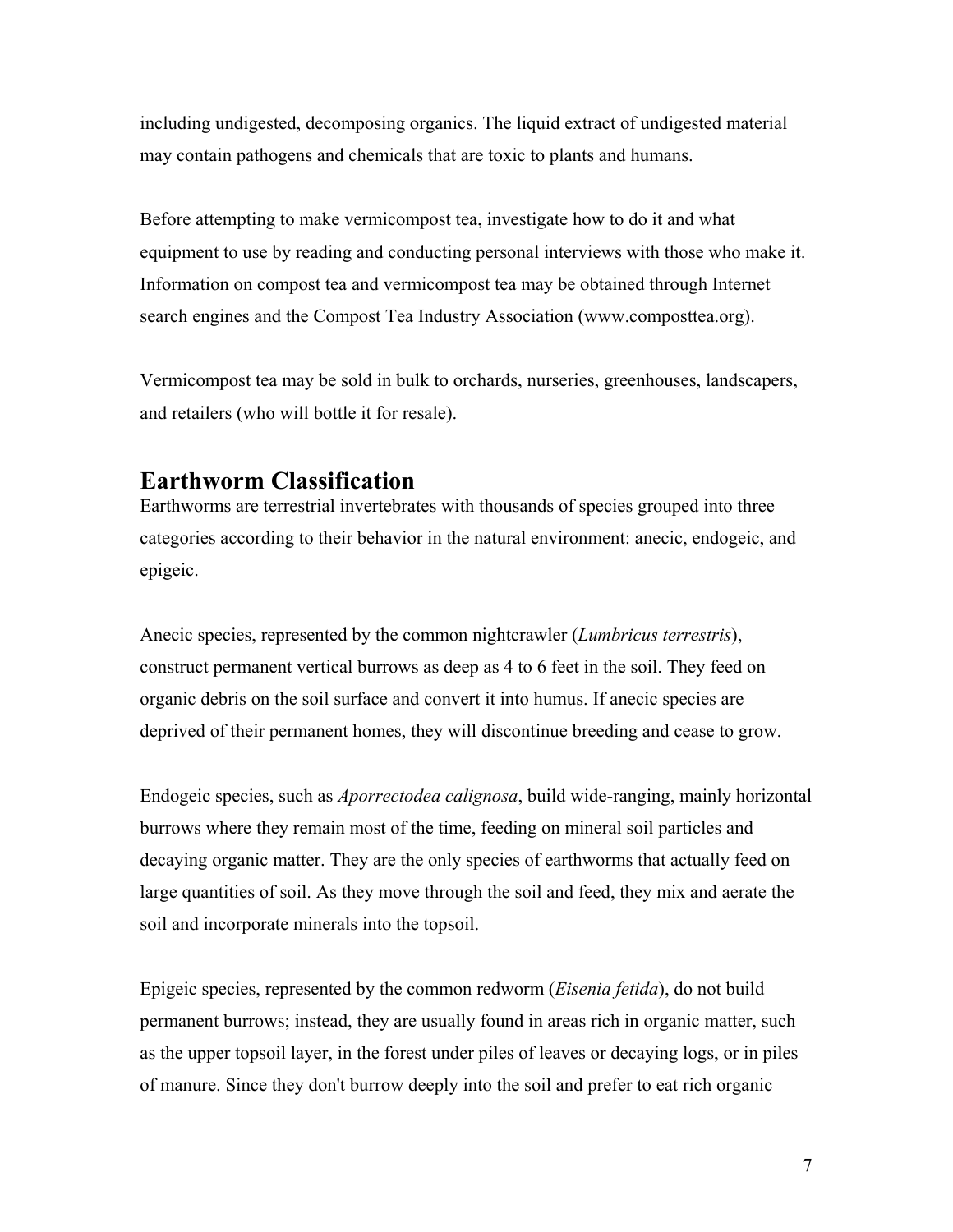<span id="page-7-0"></span>matter, epigeic worms adapt easily to vermiculture and vermicomposting systems. *Eisenia fetida* and *Eisenia andreii* constitute about 80 to 90 percent of the earthworms raised on a large-scale commercial basis.

# **Biology of Earthworms**

The physical structure of earthworms is similar among the different species. Earthworms belong to the phylum Annelida, which means "ringed." The "rings" around worms are called segments. Redworms have about 95 segments, while nightcrawlers have about 150. Earthworm bodies are streamlined, containing no protruding appendages or sense organs, to enable them to pass easily through soil. Worms have well-developed nervous, circulatory, digestive, excretory, muscular, and reproductive systems.

The head or anterior end of the earthworm has a prostomium, a lobe covering the mouth that can force open cracks in the soil into which the earthworm can crawl. Setae (bristles) on each segment can be extended or retracted to help earthworms move. Lubricating mucous, secreted by skin glands, helps worms move through soil and stabilizes burrows and castings.

The earthworm's digestive tract extends the whole length of its body. Worms swallow soil (including decomposing organic residues in the soil) or residues and plant litter on the soil surface. Swallowed matter is mixed by strong muscles and moved through the digestive tract while enzyme-filled fluids are secreted and blended with the materials. The digestive fluids release amino acids, sugars, bacteria, fungi, protozoa, nematodes, and other microorganisms, in addition to partially decomposed plant and animal materials from the food the worms have swallowed. Simpler molecules are then absorbed through intestinal membranes and are utilized by earthworms for energy and cell production.

Earthworms do not have specialized breathing devices. They breathe through their skin, which needs to remain moist to facilitate respiration. Like their aquatic ancestors, earthworms can live for months completely submerged in water, and they will die if they dry out.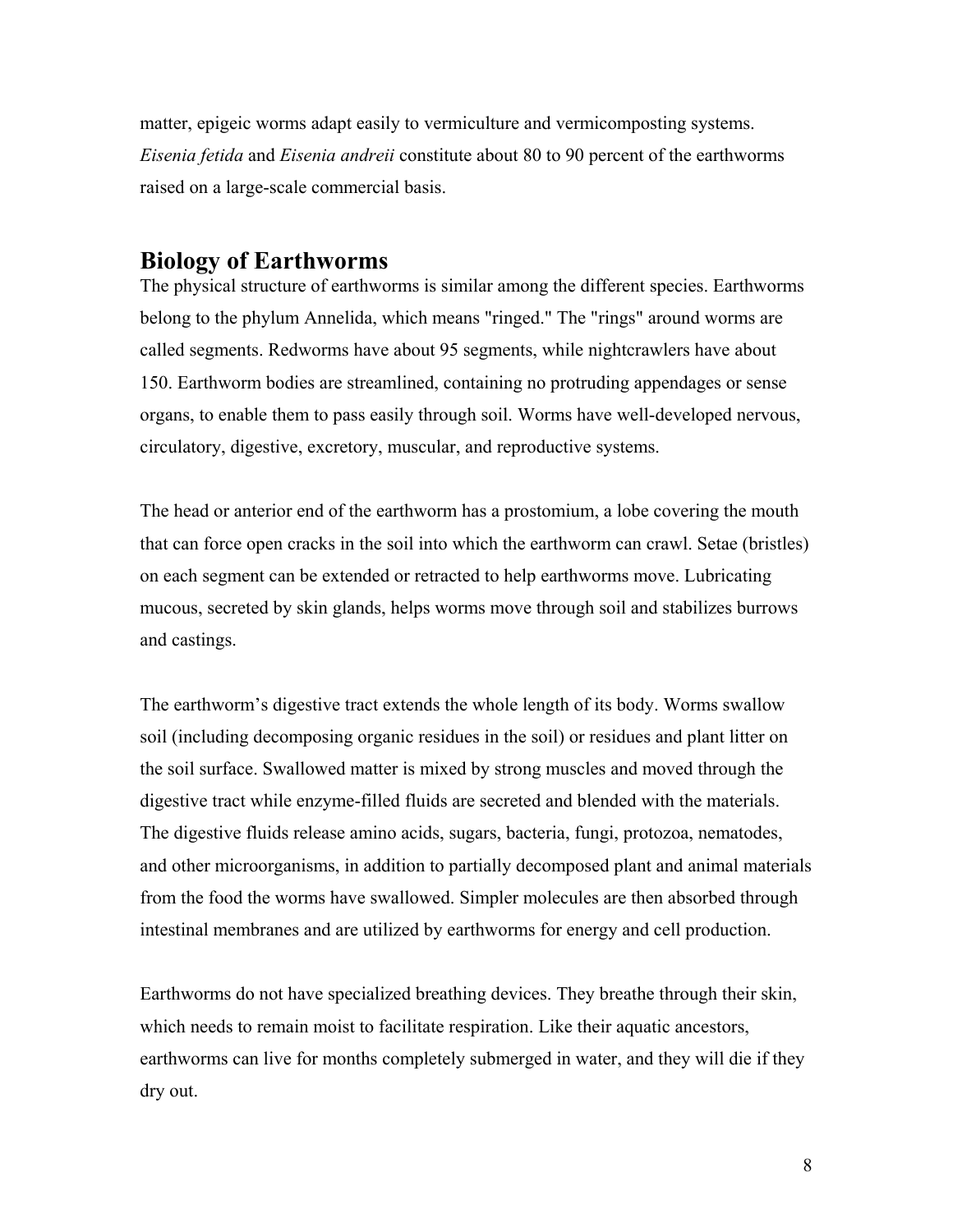A red pigment in earthworms' skin makes it sensitive to ultraviolet rays. Brief exposure to strong sunlight causes paralysis in some worms, and longer exposure kills them. Earthworms seen lying dead in puddles after a rainstorm likely were killed by exposure to light, not by drowning, since they can live submerged in water. However, worms will emerge from their burrows seeking oxygen when unoxygenated rainwater filters down through the soil and squeezes most of the rest of the oxygen from the soil spaces.

Taste cells are located in and near an earthworm's mouth, and worms show definite food preferences. Experiments have demonstrated that they will pass up cabbage if celery is available and shun celery if carrot leaves are offered.

Earthworms are hermaphroditic, meaning each individual possesses both male and female reproductive organs. The eggs and sperm of each earthworm are located separately to prevent self-fertilization. When worms mate, they face in opposite directions and exchange sperm; the eggs are fertilized at a later time. Mature eggs and sperm are deposited in a cocoon produced by the clitellum, a swollen, saddle-shaped structure near the worm's head. Within the cocoon, the sperm cells fertilize the eggs, and then the cocoon slips off the worm into the soil. The number of worms inside each cocoon and the length of time it takes them to hatch varies according to worm species and environmental conditions. Approximately four *Eisenia fetida* baby worms will emerge from a cocoon in 30 to 75 days, and another 53 to 76 days must pass for the newly hatched worms to reach sexual maturity.

Earthworm cocoons resemble grape seeds in size and shape, with one end rounded and the other slightly pointed. Cocoons are initially pearly-yellow in color, then deepen to brown as the young inside mature and get ready to hatch.

Earthworms can only reproduce using sperm from members of their own species. Claims of hybrid worms are not valid.

9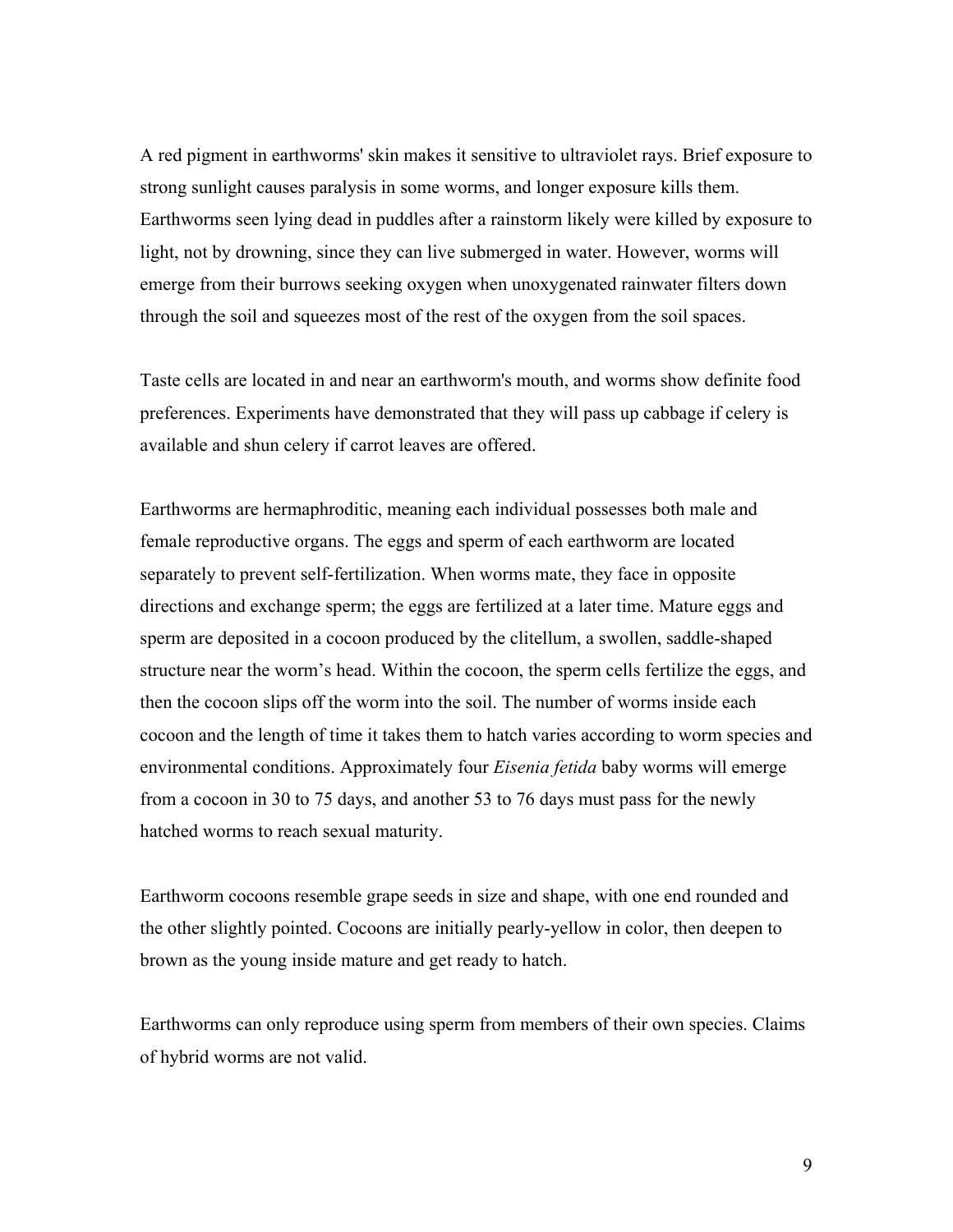# <span id="page-9-0"></span>**Earthworm Production**

Earthworms have certain minimum care requirements that must be met on a regular schedule. The key environmental factors affecting earthworm growth, reproduction, and health are temperature, moisture, aeration, pH (acidity-alkalinity), and food material.

## *Temperature*

Earthworms live and breed at temperatures between 55 and 85 degrees Fahrenheit. For commercial earthworm production, the ideal temperatures for growth and activity range from  $60^{\circ}$  to  $80^{\circ}$ . Bed temperatures should be between  $60^{\circ}$  and  $70^{\circ}$  to facilitate intensive cocoon production and hatching. If bed temperatures rise too high, they may be lowered by adding water, activating fans in or near the system, and reducing the amount of feedstock applied.

## *Moisture*

Earthworms need adequate moisture to help them breathe through their skin. Beds need to sustain a moisture range of 60 to 85 percent and feel crumbly-moist, not soggy-wet. They should be sheltered from direct sunlight so they do not dry out and overheat. One method of increasing cocoon production after worms are fully established is to stop watering the beds for several days or until the top 1 or 2 inches are scarcely moist. Then dampen the beds enough to restore them to their recommended moisture content.

#### *Aeration*

Earthworms can survive in relatively low oxygen and high carbon dioxide environments and even stay alive when submerged in water if it contains dissolved oxygen. If there is no oxygen, however, earthworms can die. Oxygen may be depleted if earthworm beds are kept too wet or if too much feed is introduced. By reducing the amount of moisture, cutting back on feed, and turning the pile with a pitchfork or three-prong garden tool, oxygen will be restored. Turning the materials in the beds every two to three weeks will help keep the beds aerobic.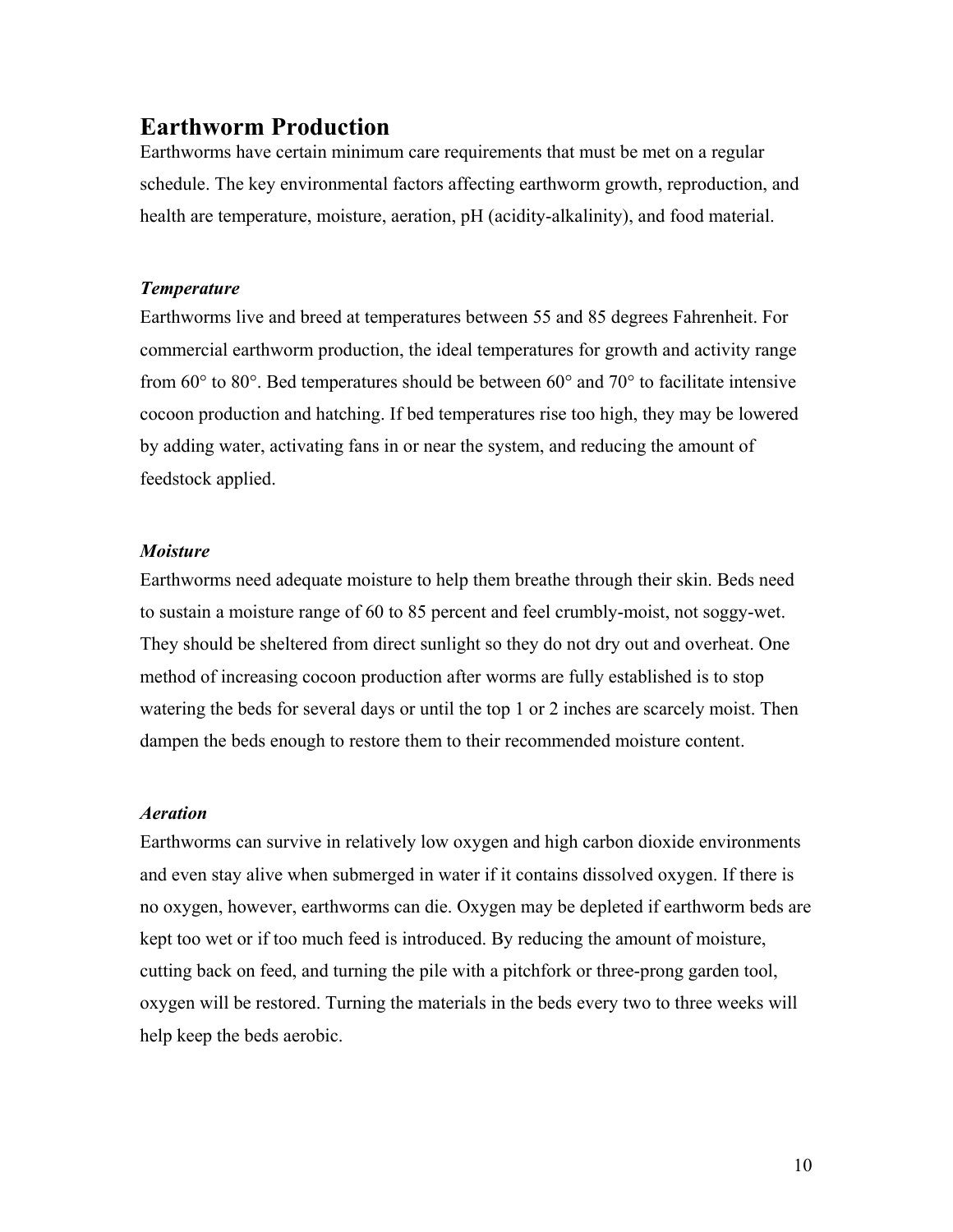# <span id="page-10-0"></span>*pH (acidity-alkalinity)*

The pH of soil indicates whether it is acidic (1 to 6), neutral (7), or alkaline (8 to 14). Earthworms will grow in a pH range of about 4.2 to 8.0. For commercial production, however, earthworm beds should be kept at a pH range of 6.8 to 7.2. Check levels weekly with a pH kit, available in garden supply centers or feed stores. Take readings at different levels in the bed: the top feed area, 3 inches deep, and 8 inches deep. If an acid condition is detected in an earthworm bed, agricultural lime (calcium carbonate) may be mixed with bedding material to remedy the condition. Sprinkle half a pound of limestone on each 24 square feet of bedding surface, and water the bed. It is far less common for an overalkaline condition to exist. To remedy alkalinity, mix enough dry peat moss into the bedding until pH readings indicate a range of 6.8 to 7.2.

# **Setting Up an Earthworm-Growing Operation**

The first question to ask when considering starting a vermiculture or vermicomposting business is, "How can I market the product(s)?" not "How will I produce the product(s)?" Other questions to consider include:

- What income do I want or expect?
- Will I work at it part-time or full-time?
- What business experience do I have? Have I run a business, developed a business plan, or marketed products?
- Does my region have marketing opportunities for earthworms and castings?
- Who are my competitors, and how can I be different?
- What financial resources are available to me?
- What physical resources do I have (land, buildings, machinery, labor)?
- Will I work solo or in partnership with others?
- In what type of climate do I reside? (This affects how I will need to shelter the earthworms.)

The next step is to learn as much as possible about earthworm farming and the current and projected needs of the industry. Read books, bulletins, pamphlets, and newsletters; watch videos; and consider attending workshops, seminars, and conferences. The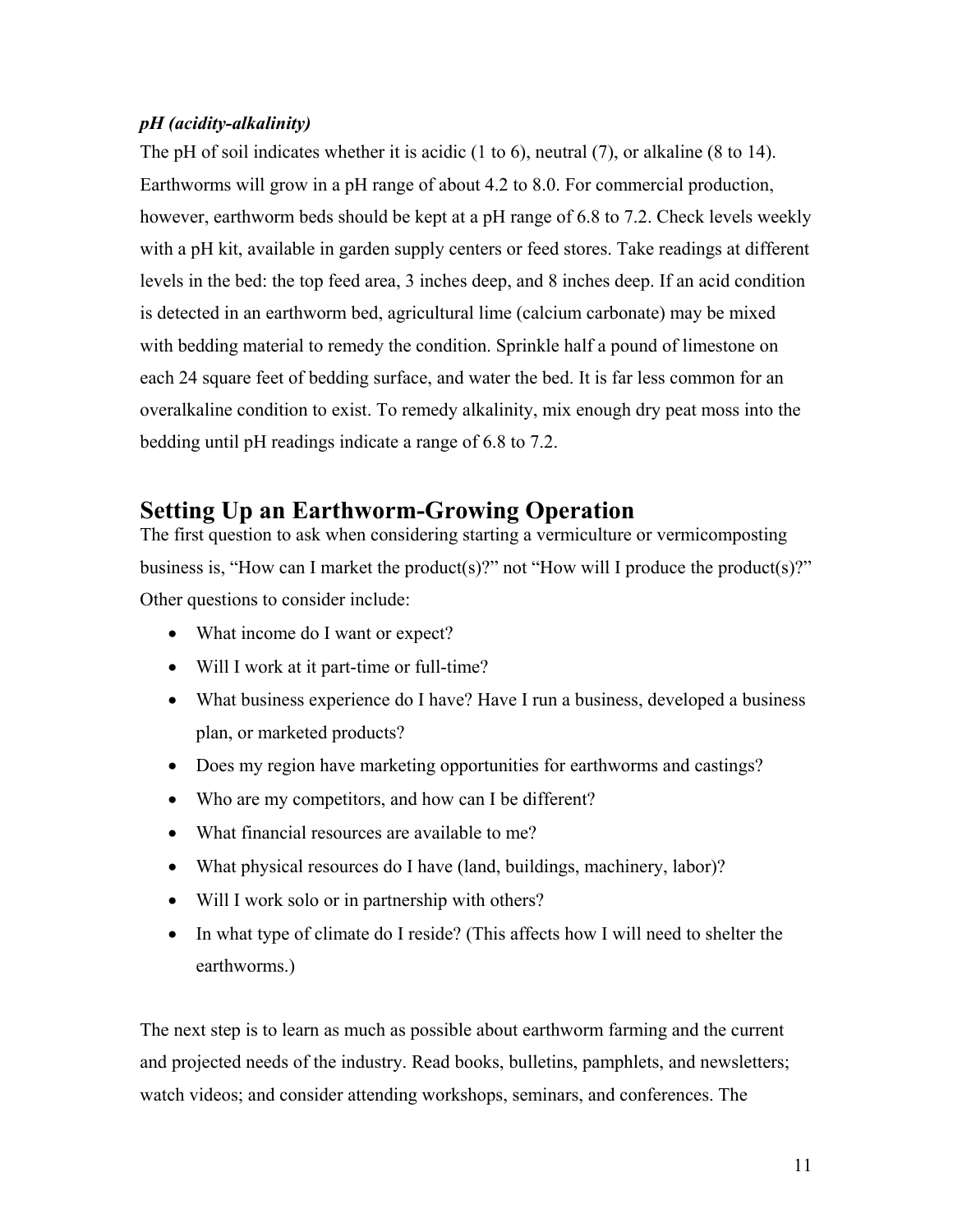following resources will help (this is not an exhaustive list nor is it an endorsement or criticism of others not listed):

- Periodicals
	- ° *BioCycle Journal of Composting and Organics Recycling* (www.jgpress.com)
	- $\circ$ *Casting Call* (www.vermico.com)
	- ° *Worm Digest* (www.wormdigest.org)
	- ° *In Business* (www.jgpress.com
	- ° *Entrepreneur* ([www.entrepreneur.com](http://www.entrepreneur.com/))
- Books and manuals (find vendors by typing in titles on an internet search engine)
	- *Commercial Vermiculture: How to Build a Thriving Business in Redworms* by ° Peter Bogdanov (1996).
	- ° *Raising Earthworms for Profit* by Earl Shields (1994-revised).
	- ° *Earthworms for Ecology & Profit,* Vols. 1 & 2 by Ronald Gaddie, Sr., and Donald Douglas (1977).
	- ° *Profitable Earthworm Farming* by Charlie Morgan (1975, revised). Other titles by Morgan include *Earthworm Selling and Shipping Guide; Earthworm Feeds and Feeding;* and *The Worm Farm*.
- Websites (use an Internet search engine in addition to www.bae.ncsu.edu/people/faculty/sherman/vermiculture/directory-by-state.html)
	- ° Worm growers
	- ° Vermiculture clearinghouses
	- ° Vermicomposting experts
	- $\circ$ Listserves on vermicomposting and composting
- Agencies (use an Internet search engine to find updated contact information)
	- $\circ$ State and local offices of Cooperative Extension
	- $\circ$ State solid waste agencies
	- $\circ$ State composting councils
	- ° U.S. Composting Council (www.compostingcouncil.org)
	- $\circ$ State recycling associations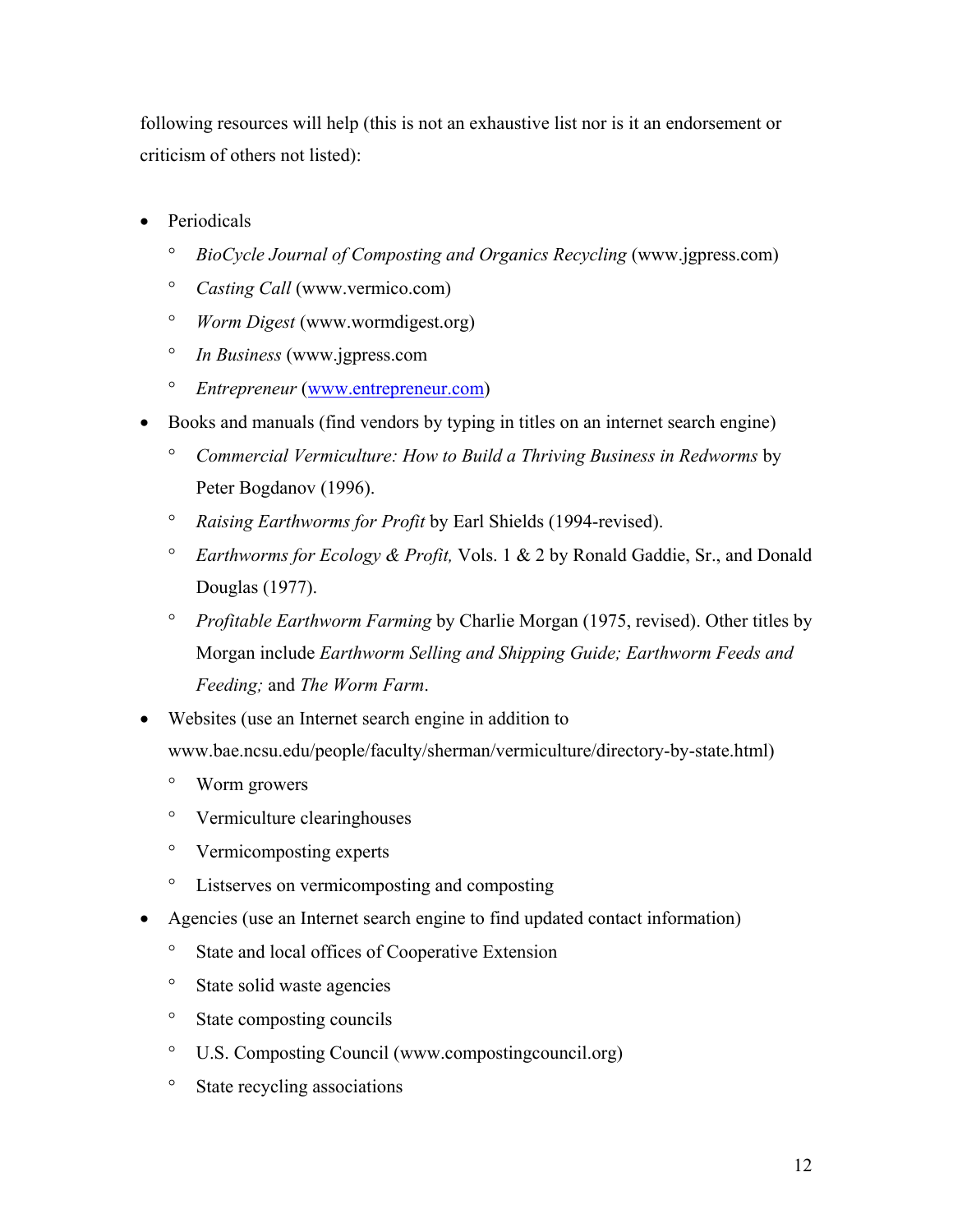- ° National Recycling Coalition (www.nrc-recycle.org)
- ° Solid Waste Association of North America (SWANA) (www.swana.org)

While gathering information, set up a small-scale system by buying or building a worm bin. This will enable you to learn first-hand what it is like to raise worms as you discover the challenges and demands of maintaining the system. Refer to the Extension publication *Worms Can Recycle Your Garbage*

(http://www.bae.ncsu.edu/people/faculty/sherman/ag473-18.html) for instructions on getting started. Once confidence is gained in raising earthworms, expand the operation.

An important issue to address is compliance with state and local regulations. Many city, county, and state governments classify earthworm farming as agriculture for zoning purposes. Check with local government agencies for the zoning classification and any restrictions. Find out if a business license, permit, or resale license is required. Contact the state solid waste management agency and the state Department of Agriculture and Consumer Services to inquire if permits are required for raising worms, using particular feedstocks, and selling worms and/or vermicompost. If food residues and yard debris are to be imported as feed for the worms, a permit from the state solid waste agency likely will be required. Obtaining this type of permit can be a costly and time-consuming process. In North Carolina, contact Ted Lyon, Solid Waste Section, Division of Waste Management, N.C. Department of Environment and Natural Resources, (919) 733-0692, ext. 253. If vermicompost is to be sold, contact Danny Turner, Fertilizer Section, N.C. Department of Agriculture and Consumer Services, (919) 733-3933, ext. 219.

Some new growers choose to sign contracts with earthworm wholesalers who sell breeder stock and promise to buy their offspring back. Many people are attracted to this arrangement because they will already have a steady market for earthworms. Those considering becoming a contract grower should check the wholesaler's reputation with the state attorney general (and other states, if possible) and try to talk to the wholesaler's customers. The Federal Trade Commission has a fact sheet, "Franchise and Business Opportunities," with tips for investigating a business before investing with it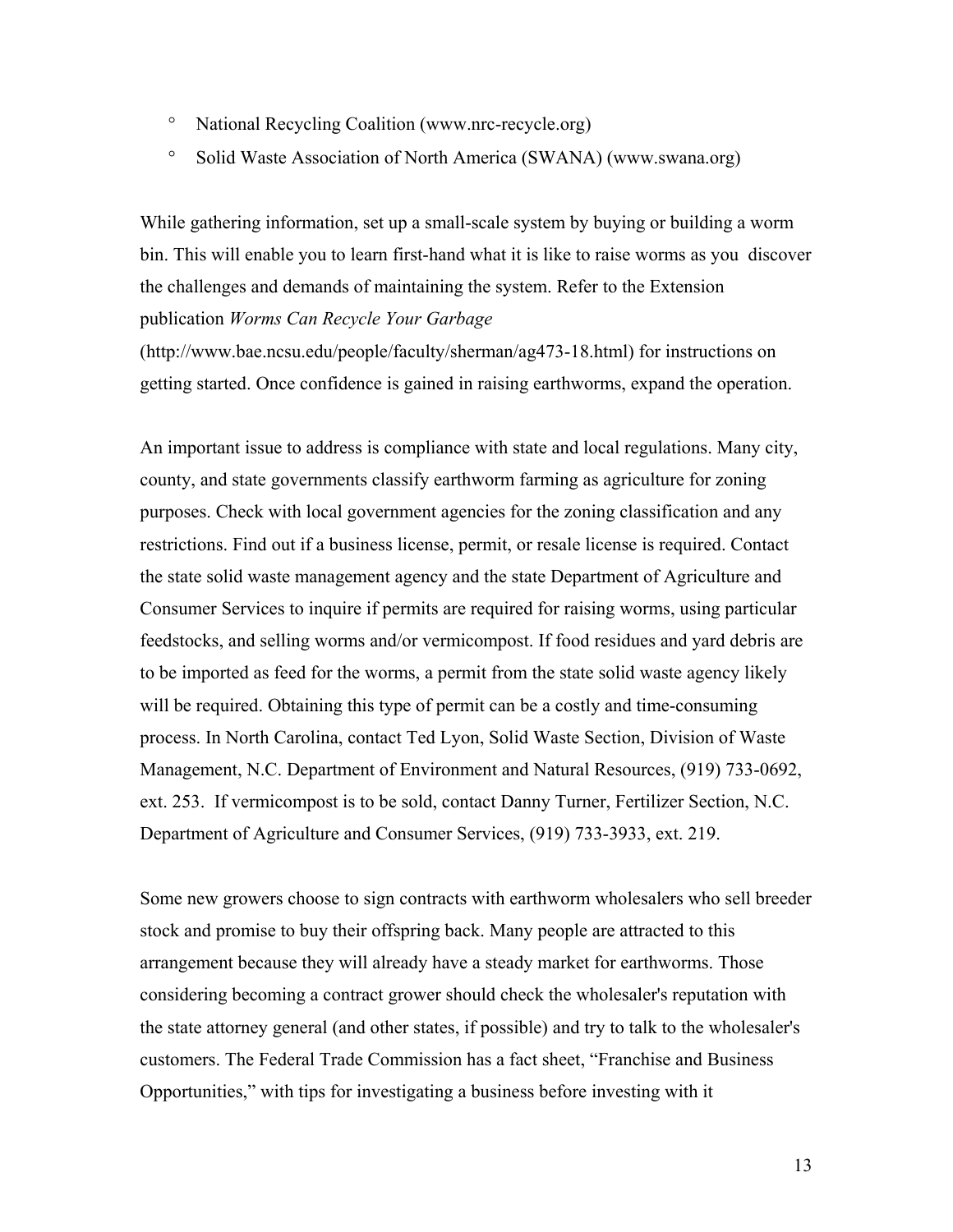(http://www.ftc.gov/bcp/conline/pubs/invest/franchse.html). Even if a wholesaler is reputable, something unexpected could cause that company to go out of business, and then the worm grower's sole market would disappear. It is wise in any business to have backup plans for markets and other contingencies.

Growing earthworms in conjunction with livestock operations is often a successful way to diversify. Raising earthworms in the waste products of live stock and then feeding the animals with crops that have been enhanced with worm castings completes a nutrient cycle. Many rabbit growers have developed a second income from the sales of earthworms by placing worm bins directly beneath the rabbit cages where the worms automatically receive manure as feed.

Choosing whether to set up a worm-growing operation indoors or outdoors depends on climate, the type of system to be used, available finances, and goals for worm production. As mentioned earlier, redworms tolerate temperatures between 55° to 80° F. The closer the temperature is to the extremes, the less active the worms will be at feeding and reproducing. For maximum earthworm production, temperatures should be maintained between 60° and 70° F. To achieve this level may require providing some sort of shelter or insulation that can hold heat in the winter and cool the system during the summer.

Outdoor beds should be located in a well-shaded spot or under an open-shed roof. Indoor beds should be placed where there is adequate drainage and ventilation.

Ensure that water and electricity can be supplied to the site. Plenty of water is needed to keep the worm beds moist. Electricity is needed for lighting and temperature control, such as fans to cool the worm beds and auxiliary heating systems for warmth. Lights are the most effective method for preventing worms from leaving their bins.

Earthworm beds may be constructed from many materials, including lumber, concrete or cinder blocks, brick, concrete, or hollow tile. Do not use cedar, redwood, or other aromatic lumber for the beds, as they contain tannic acid and resinous saps that are

14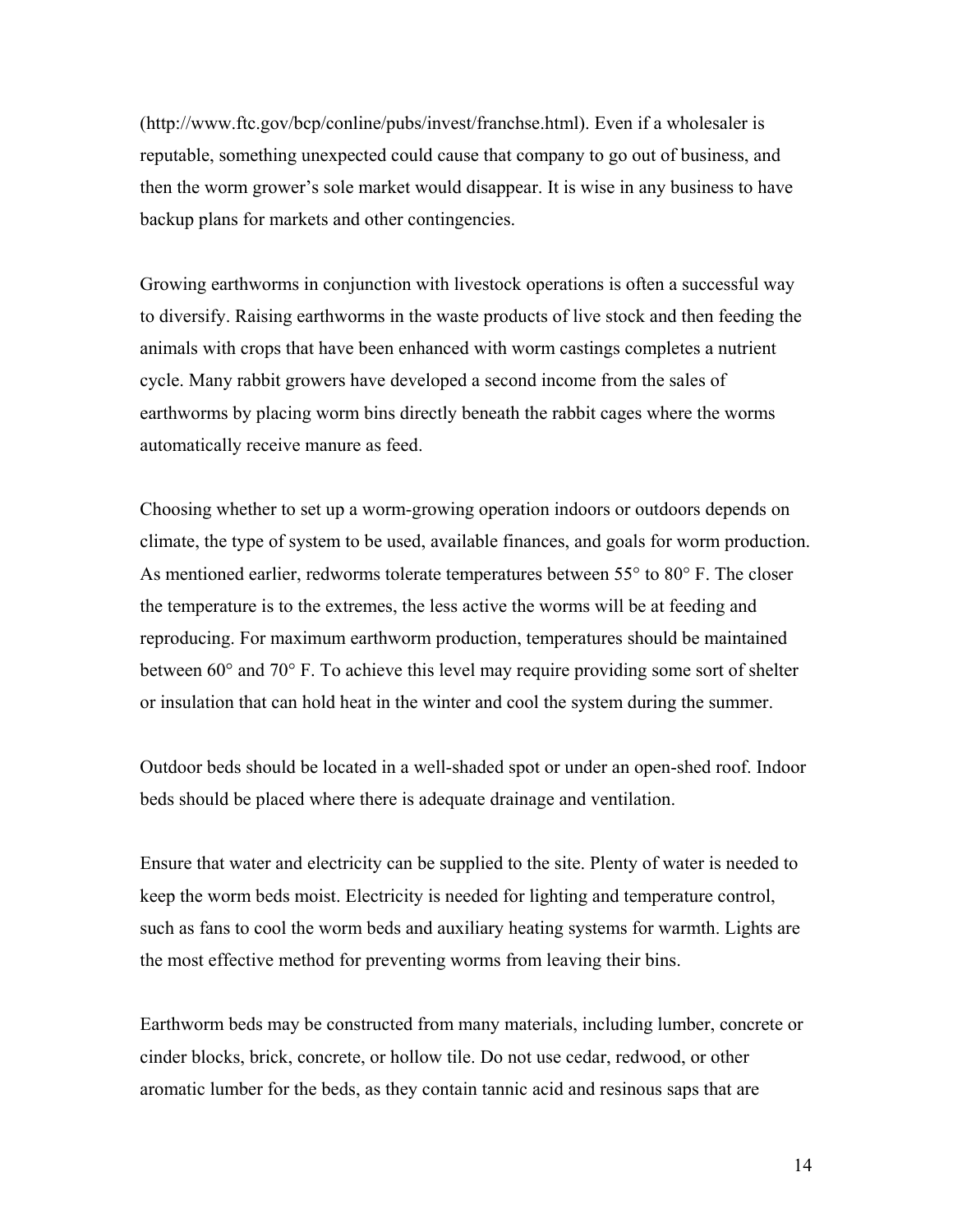harmful to earthworms. Furthermore, do not use pine, as it soaks up water and softens, allowing earthworms to eat right through it.

Earthworm growers sometimes choose to use the following items as beds, as they can be obtained for free or inexpensively: half barrels of steel or wood, discarded refrigerators, old livestock water tanks partly buried, washing machine tubs, or other large metal or wooden containers. If any of these containers have a solid bottom, holes should be drilled in them for drainage. The frames or containers can be partially buried in the soil to help control temperature. Moles eat earthworms, so if they are common in the area, it will be necessary to install bottom coverings or screen linings in the beds.

The most convenient width for the short sides of an earthworm bed is 3 feet. For length, worm growers generally construct beds of at least 8 feet. If beds are longer than 8 feet, some growers like to install dividers every 8 to 10 feet for ease in dividing, harvesting, cleaning, or feeding. Others prefer not to use dividers.

Bed depth should be 12 to 24 inches. If continuous freezing or excessively hot temperatures occur in the area, consider building beds 12 to 24 inches below ground where the constant ground temperature will keep the worms from freezing or overheating.

The ideal distance between beds is 3 feet. This allows room for manually or mechanically operated equipment to be used between the beds for feeding, harvesting, or cleaning.

The lengthwise direction of the earthworm beds and their shelters should parallel the prevailing winds. For example, if the wind generally blows from west to east, the beds should be laid out in a west-east direction. This will prevent intense winds from hitting the largest part of the shelter and will help prevent covers, if they are used, from blowing off.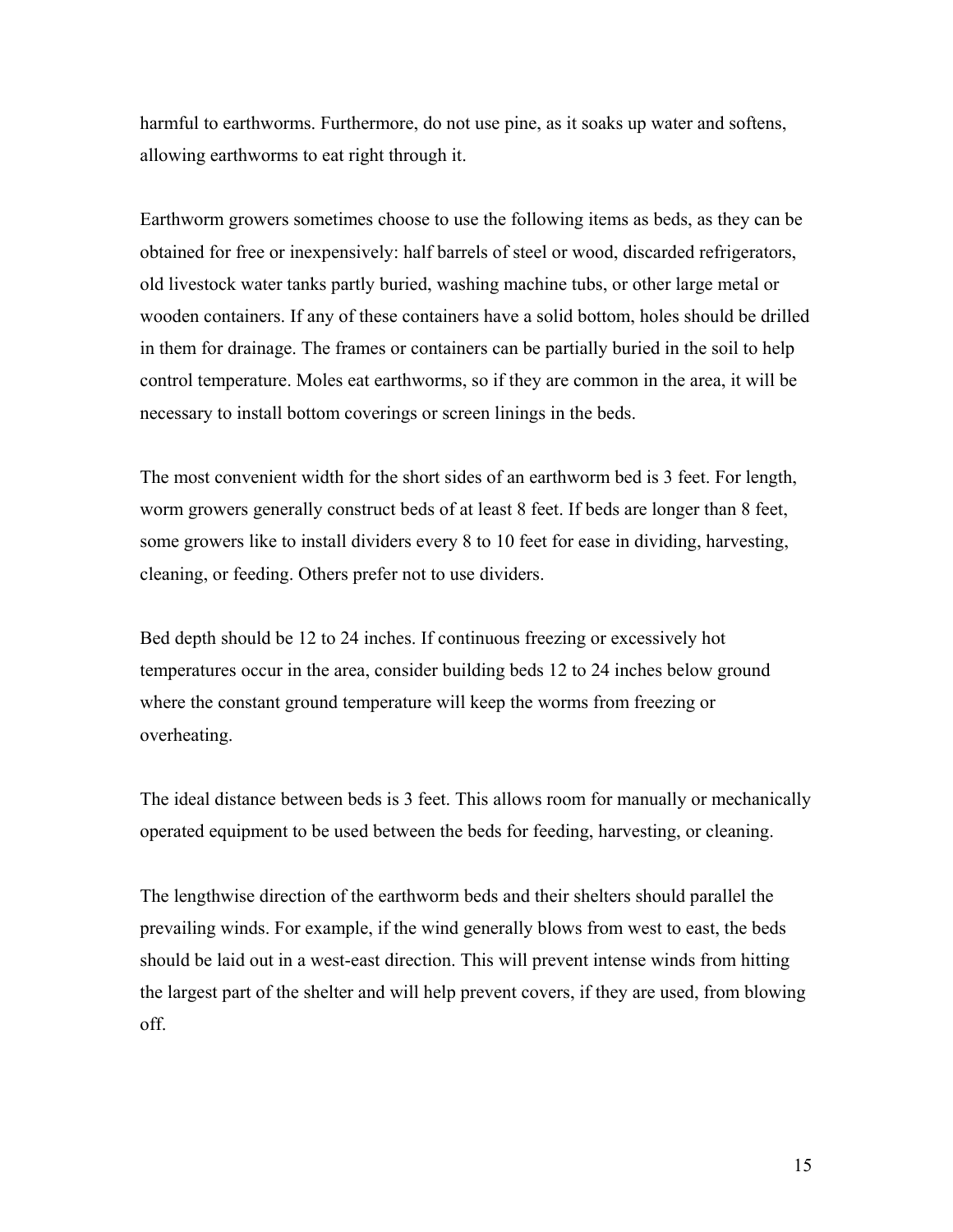As described earlier, under certain conditions, earthworms have a tendency to crawl away from their beds. Many growers seek to prevent worms from migrating or at least try to capture them before they crawl away or perish. Some growers keep lights on over the beds all night and on rainy or foggy days. Others fit fine screens over the beds or install ledges extending at least 1.5 inches over the rim of the beds. Others pile moist manure, castings, compost, or old carpet next to the bins to capture worms that have crawled out.

Although beds and bins are most commonly used by worm growers, some choose other methods, such as windrows, the wedge system, or continuous-flow reactors.

Windrows are linear piles on the ground containing feedstocks up to 3 feet high. They are being used extensively both in the open and under cover, but require either a lot of land or large buildings.

The wedge system is a modified windrow system that maximizes space and makes harvesting easier because there is no need to separate worms from vermicompost. Organic materials are applied in layers against a finished windrow at a 45-degree angle. The piles can be inside a structure or outdoors if they are covered with a tarp or compost cover to prevent leaching of nutrients. A front-end loader can be used to set up a windrow 4 to 10 feet wide by whatever length is appropriate. The windrow is started by spreading a 12- to 18-inch layer of organic materials at one end of the area being used. Up to one pound of redworms may be added per square foot of windrow surface area. Subsequent layers of 2 to 3 inches of organics are added weekly, although 3- to 6-inch layers can be added in colder weather. After the windrow reaches 2 to 3 feet deep, the next layers are added at an angle against the first windrow. Worms in the first windrow will eventually migrate toward the fresh feed. Organic materials are added to the second pile until it reaches the depth of the first one, and then a new windrow is started. Worms will continue to move laterally through the windrows. After 2 to 6 months, the first windrow and each subsequent pile may be harvested.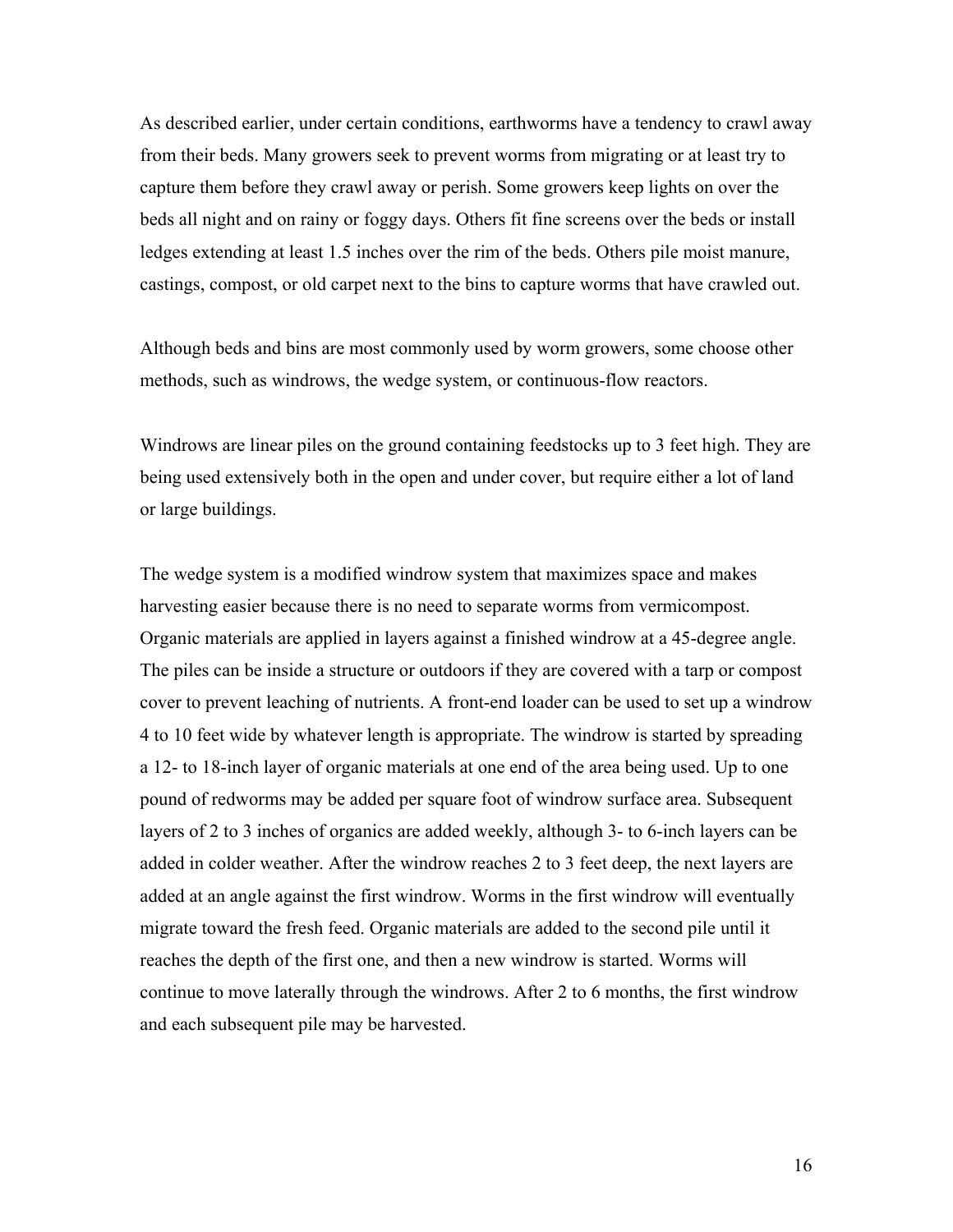<span id="page-16-0"></span>Continuous-flow reactors have raised beds with side walls and mesh bottoms. The mesh floor openings are usually either 2 inches by 4 inches or 2 inches by 2 inches. When the system is being set up, a few layers of newspapers are laid on top of the mesh to prevent the bedding from falling through. Approximately 12 inches of bedding are spread on top of the newspapers. Earthworms are placed on top of the bedding at a rate of 1/2 to 1 pound per square foot of surface area of the bed. Feedstocks are added in layers on top of the bed. Finished vermicompost is harvested by scraping a thin layer from just above the grate, and letting it fall into a chamber below. These systems can be relatively simple and manually operated or fully automated with temperature and moisture controls. For maximum efficiency, they should be under cover.

### *Bedding Materials*

Practically any organic residue, including plant wastes and most bulky animal manures, may be used for bedding. Horse and rabbit manures are considered ideal bedding materials. Some growers prefer to mix sandy loam topsoil with the bedding material, but this is not necessary. It also increases handling time and costs and may even reduce yields.

Earthworm bedding should retain moisture, remain loose, and not contain much protein or organic nitrogen compounds that readily degrade. These compounds would be quickly degraded with the release of ammonia, and this might temporarily increase the pH of bedding material to 8 or higher, which is not good for the worms.

The bedding material will heat up in the beds if it has not already substantially decomposed or if it contains excessive amounts of readily degradable carbohydrates. These conditions can cause the worms to die. Hence, materials of this type should be composted, or aged beyond the heating stage by forming them into piles. Supplemental nitrogen can be added if needed in the form of inorganic nitrogen fertilizers, blood meal, chicken manure, or urea at the beginning of the composting process (about 1/2 to 1 pound of nitrogen to 100 pounds dry-weight bulky residue). Moisten the piles and turn them periodically to enhance aeration and to incorporate material on the edges and top into the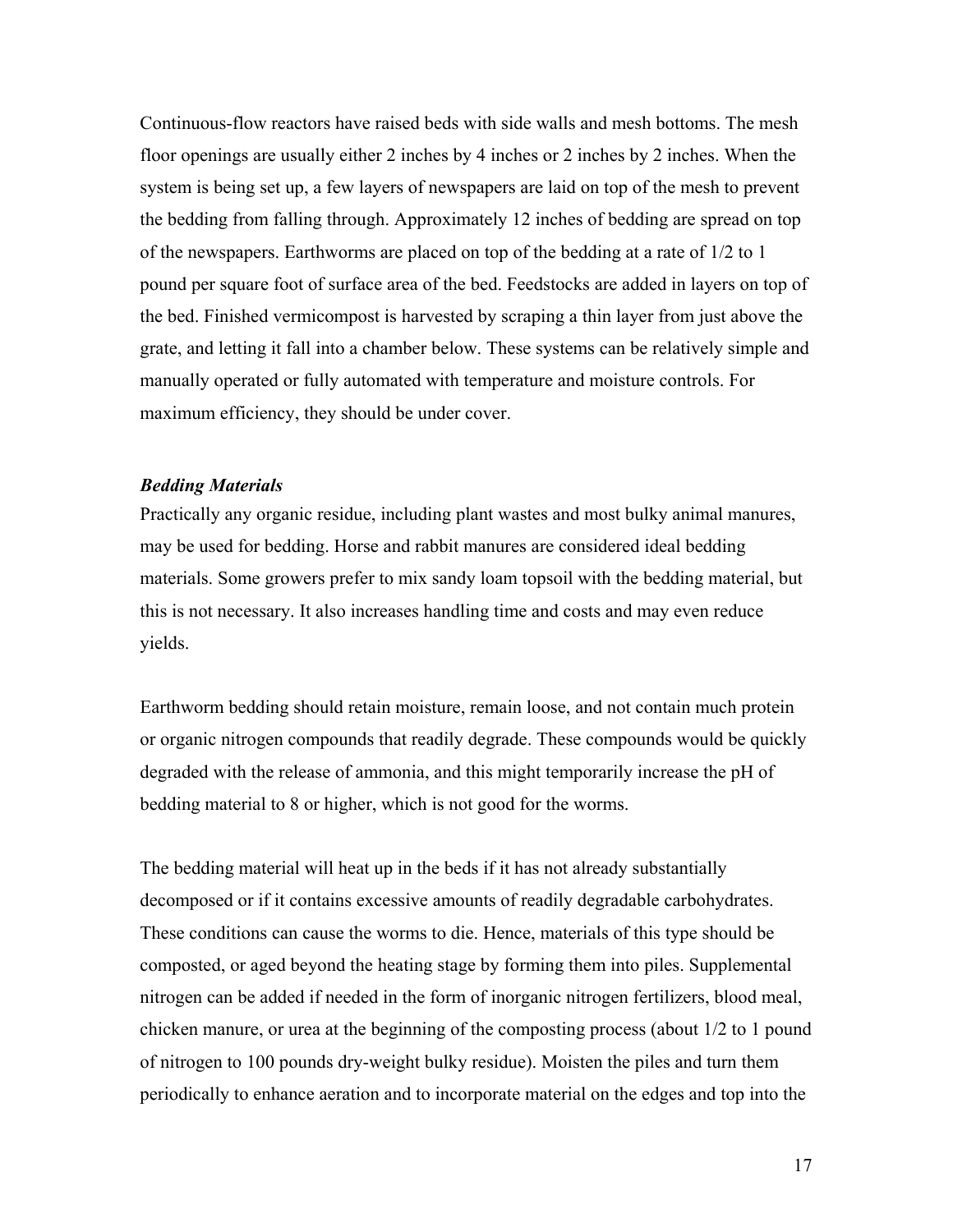<span id="page-17-0"></span>middle of the piles. After the heating stage has passed, the material may be placed in the beds to a depth of 8 to 10 inches.

After worms are added, keep the bedding moist but not soggy, and turn it once every 2 or 3 weeks to keep it loose and aerated. The bedding should be replaced about every 6 months by removing the top 5 or 6 inches (where most of the worms are) and harvesting the remaining worms, as described below. Then remove the remaining old bedding, which has been converted to castings, and pile it for other uses. Fill the bins with new bedding, add worms, and resume feeding.

# **Feeding Worms**

Earthworms will consume animal manures, compost, food scraps, shredded or chopped cardboard or paper, or almost any decaying organic matter or waste product. Horse, rabbit, swine, dairy, or steer manures are excellent feeds. Poultry manure is not recommended as it is too high in nitrogen and mineral.. If feeds are low in nutrients, they must be supplemented with high protein or nitrogen materials such as grains, mashes, and cottonseed meal. Feeds containing high amounts of carbohydrate or woody residues should be composted beyond the heating stage. The feed and supplements can be applied straight or mixed with 20 to 30 percent horse manure or aged pine sawdust or shavings and spread on top of the bedding about 1 inch deep.

When using manure as feedstock or bedding, always test its suitability for the earthworms. The same goes for any organic material in question. Place the material in a container along with about a dozen worms and observe their behavior over the next 12 to 24 hours. If the worms consume the material, it's fine, but if they crawl away or die, it's not suitable. Composting the material may solve the problem. Continue to experiment with the substance until deciding whether it should be fed to the worms.

Feed the worms regularly, once or twice a week. Set the feeding schedule and amount of feed according to the rate of consumption of the last feeding and the condition of the worms and beds. When most of the feed has been consumed, it is time to feed again.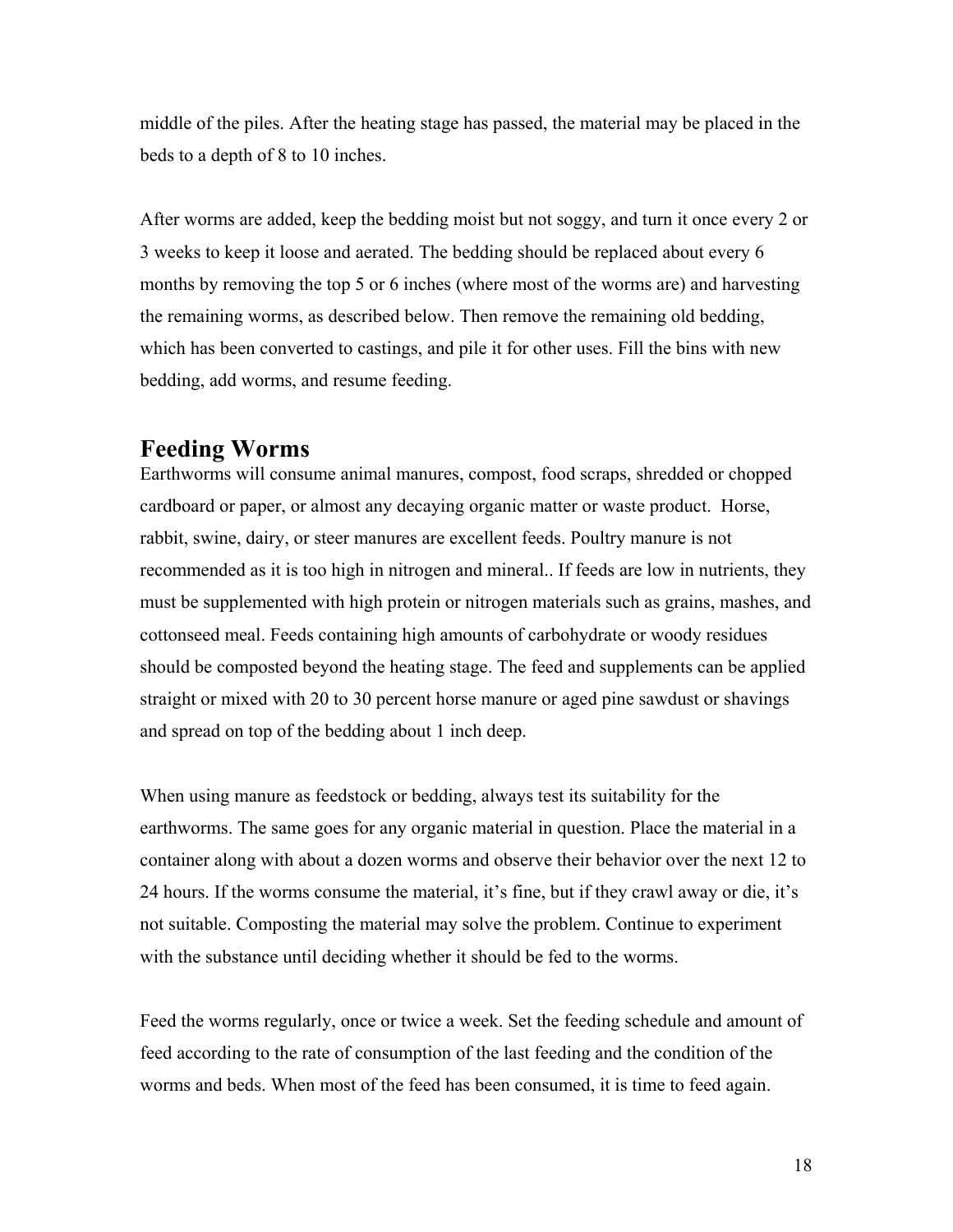<span id="page-18-0"></span>If too much feed is added, the beds may overheat or become anaerobic (oxygen-deprived) or too acidic. Adding calcium carbonate and mixing the bedding can alleviate these problems. If the worms do not appear to be growing bigger or producing offspring, more protein may be needed in the feed. Add grains, mashes, or cottonseed meal.

# **Harvesting**

Harvest the earthworm beds regularly, about every 30 days, to optimize worm production. Thinning the population provides more feed and space for the remaining worms and keeps the bedding loose and porous so the worms can move more easily to eat and reproduce.

# *Harvesting Beds and Bins*

Harvesting beds or bins may be accomplished by several methods. A commonly used technique is called "table harvesting." Place a table or board covered with a waterproof plastic sheet next to or across the worm bed frame. Next to it, place one or two containers with about 2 inches of pre-soaked bedding for the harvested worms. Using a pitchfork or three-pronged garden tool, carefully lift the top 4 inches of bedding (which contain most of the worms), and place it on the harvesting board. Make sure that either brilliant sunlight or a bright light is shining overhead to drive the worms deeper into the bedding to escape the light. Gently remove the top inch of the bedding pile. Wait a few minutes for the worms to burrow deeper, and then repeat the process until eventually mostly a solid mass of worms remains. Place the worms in the containers with the pre-soaked bedding.

Another method is to make a box with wooden sides and a mesh bottom and put manure or watermelon in it. Place the box on top of the worm bed and earthworms will crawl through the mesh bottom to eat the food. Then simply pick up the box and either set up a new bed or package the worms for sale.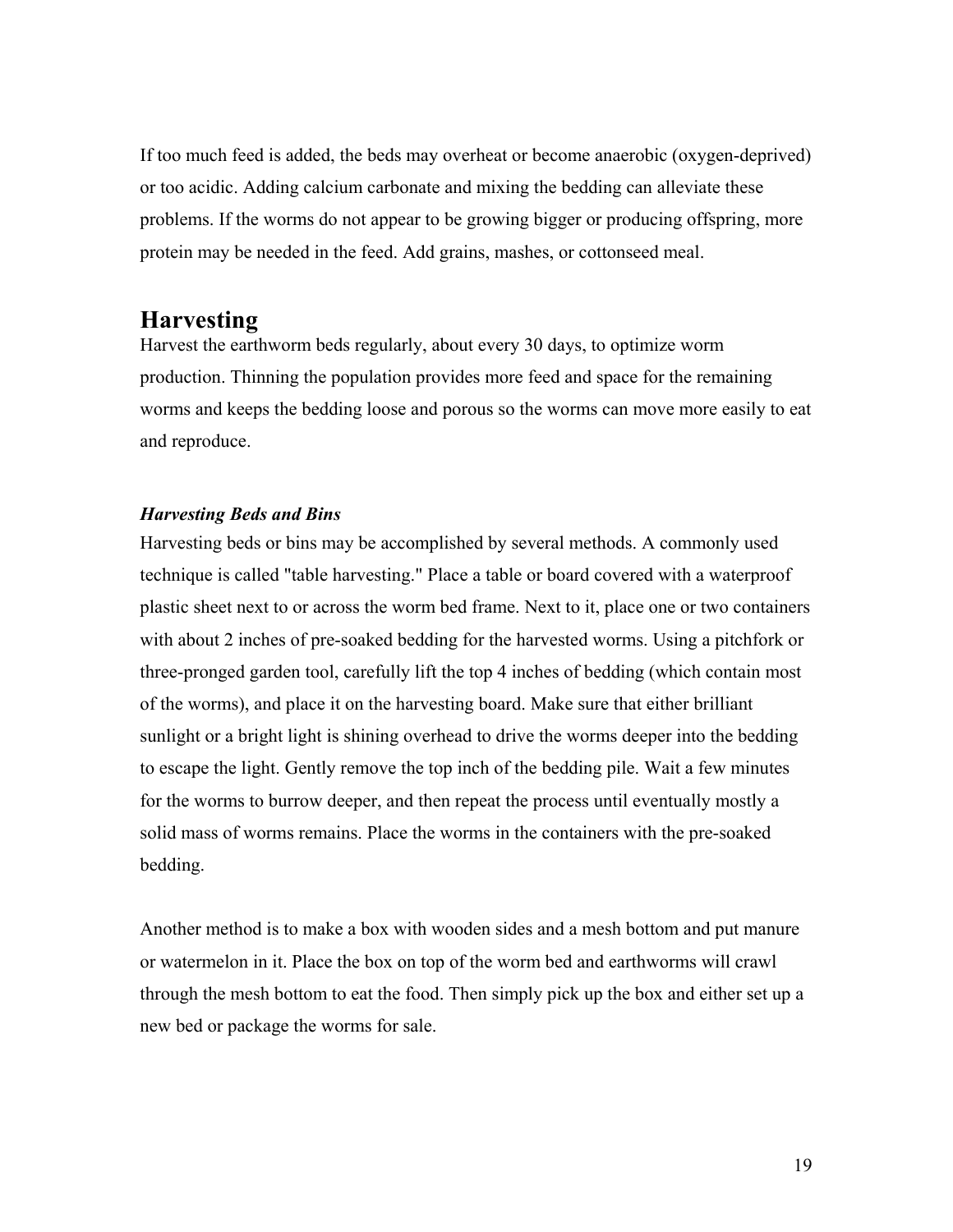<span id="page-19-0"></span>A similar but more elaborate box method captures more worms and grades them as they are harvested. Build 4 square boxes 2.5 to 3 feet long, using 1-inch by 4-inch lumber. Staple or nail a different size wire screen to each box with the following size openings: 1/4-inch, 3/16-inch, 1/8-inch, and 1/16-inch. Put moist bedding and worm food in each box. Place the boxes in sequence with the largest screen size on the bottom, and put the boxes either on the bed to be harvested or slightly buried in it. After several days of keeping the bedding properly moistened, remove the boxes to find earthworms in each box according to size, with the largest worms trapped in the bottom box and the smallest ones in the top. This technique works because earthworms head for the surface to feed.

Another simple harvesting method is to set a plastic sheet with fresh manure on top of the worm bed. A significant number of worms will crawl onto the sheet, and it can be lifted off the bed.

## *Harvesting Windrows*

Worm growers with long 2-foot high windrows typically use a front-end loader to remove the top 6 to 8 inches of material, where most of the worms can be found. This material is deposited in a new windrow. Then the remaining castings are scooped up and screened, using a mechanical harvester.

## *Harvesting Wedge Systems*

This system is basically self-harvesting because worms in the first, oldest windrow will migrate toward the fresh feed in the newer windrows. After 2 to 6 months, the first windrow and each subsequent pile can be harvested.

#### *Harvesting Continuous-Flow Reactors*

Activate a hand-operated crank or a hydraulic system to pull a bar across and just above the grill, scraping off a thin layer of finished vermicompost that falls through the widely spaced bars to the chamber or floor below.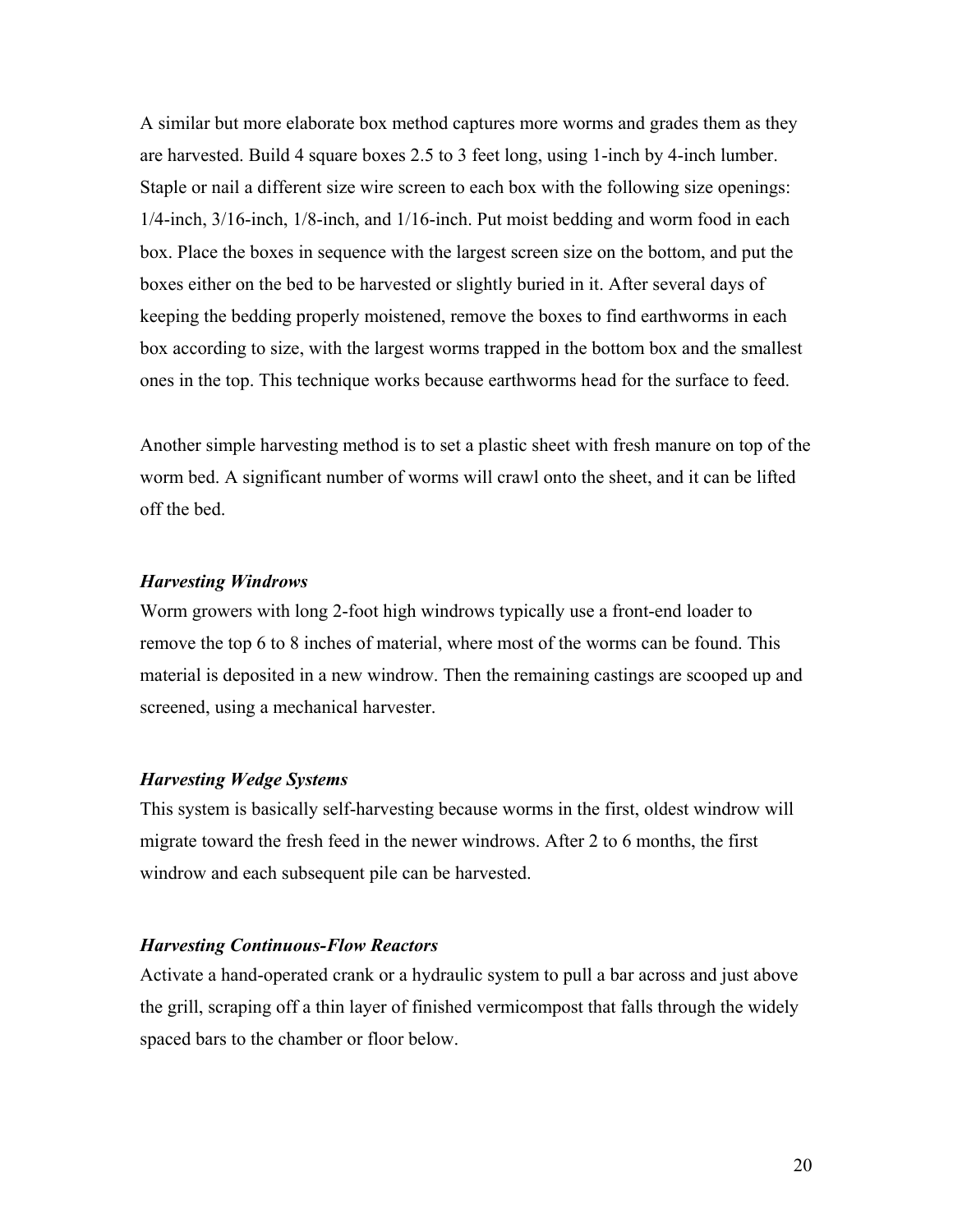## <span id="page-20-0"></span>*Mechanical Screening*

Worm farmers operating on a mid to large scale use a mechanical worm harvester. These devices may use a vibrating or shaking flat screen, but the most common types are trommels, which are rotating cylinders with screen mesh sides of varying sizes. A 1/4 inch screen is the most commonly used. The average trommel used in the vermiculture industry is 8 to 10 feet long and 2 to 3 feet in diameter. A small electric motor mounted on one end of the cylinder turns it. As the cylinder rotates, the material inside rolls across the screen as it moves from the input end to the output end. This forward motion is accomplished by tilting the harvester at an angle. As the material rolls, anything smaller than the holes in the screen falls through, and the rest continues until it comes out the output end. At the output end, a cone may be installed that separates most of the worms from the other material that did not fall through the screen. Commercial trommel screens used for harvesting worms typically cost between \$1,600 and \$3,500. Some growers choose to build their own trommel screens at a fraction of the cost of a new one.

# *Grading and Counting*

Earthworms are sold by weight or by count. There are two grades, bed-run (worms of all sizes) and bait-size (worms 2 1/2 inches or longer when drawn up and with bodies at least 1/8 inch in diameter). Breeding stock are large earthworms with a fully developed clitellum. If worms are to be sold for bait or breeding stock, they need to be sorted from the rest by hand; this is best accomplished while harvesting. Put the smaller worms immediately back into the beds, and count the larger ones as they are placed into containers or set them aside for weighing. Most growers pick out the desired size or type of earthworms by hand to ensure uniformity.

Instead of hand-counting worms, many growers use a sample count and weighing method. This involves hand-counting 1,000 worms of one grade (bed-run or bait-size) and placing them on a scale that weighs in pounds and ounces. Make sure the scale is set at zero (*i.e.*, adjust for the weight of the container) before putting any worms on the scale. A 10 percent overcount is considered good business in the earthworm industry, so add another 100 worms to the 1,000 on the scale. Record the weight in ounces so that a single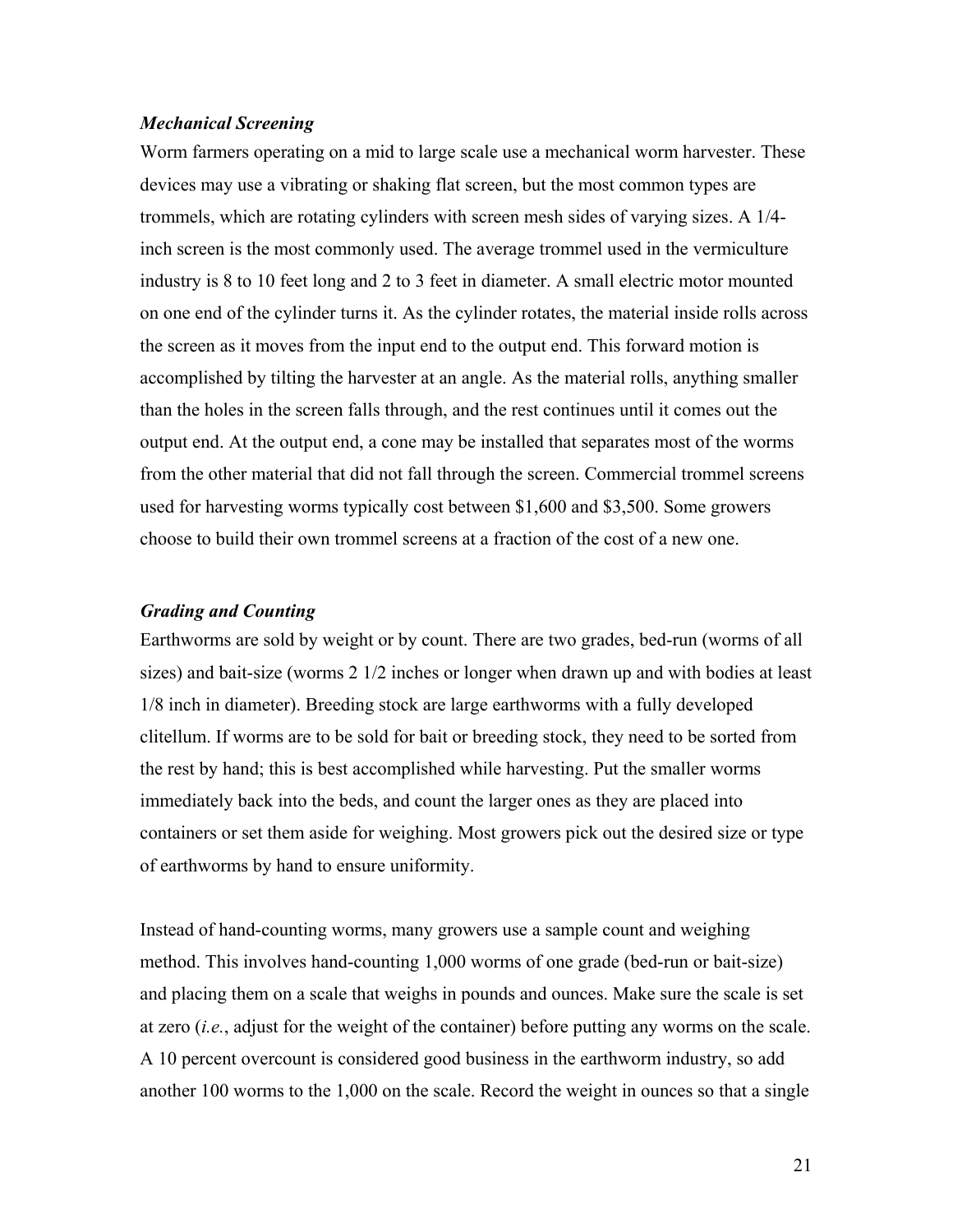<span id="page-21-0"></span>unit of measurement is used instead of two (pounds and ounces). Continue this method of measurement for the other grades of worms to be sold so that you end with a standard weight for 1,000 worms of each grade, including overcount. Thus, the worms will no longer need to be counted by hand, except to recheck base weights periodically to ensure their accuracy.

## *Packaging and Shipping*

Earthworm growers use a variety of packaging methods and containers, but most of the successful ones use containers specially designed for holding and shipping worms. These containers may be purchased from various suppliers, including earthworm growers, wholesalers, or distributors. Containers range in size from half-pints (holding 50 bait-size worms) to gallon cartons holding 1,000 bait-size or 1,500 to 2,000 bed-run earthworms. To retain moisture and to discourage the worms from eating the containers, the cartons should be made of wax-coated cardboard or plastic and have small holes for air. Earthworms should always be stored in cool, well-shaded areas. Shipping boxes should be securely fastened with heavy shipping tape, and clearly marked on the outside: LIVE EARTHWORMS. HANDLE WITH CARE. DO NOT EXPOSE TO EXTREME HEAT OR COLD.

To help keep the worms moist and alive, pack them in moist bedding. Canadian sphagnum peat moss is considered by many to be the best material for shipping worms. Other types of peat moss may be too acidic. The peat moss should be soaked in water for at least 24 hours and then squeezed by hand to remove excess water. This produces a damp, but not soggy, packing material that will keep the worms comfortable for up to two weeks. If the peat moss is too wet, it could cause acid buildup. Some agricultural lime can be sprinkled on the peat moss to reduce acidity and bring the pH level to 6.5. Pack the shipping container about half full of peat moss and then add the worms.

Worm growers typically ship earthworms by ground transportation, using either United Parcel Service (UPS) or the U.S. Postal Service (USPS). Bear in mind that UPS does not make Saturday or Sunday deliveries, and USPS does not deliver on Sundays. Therefore,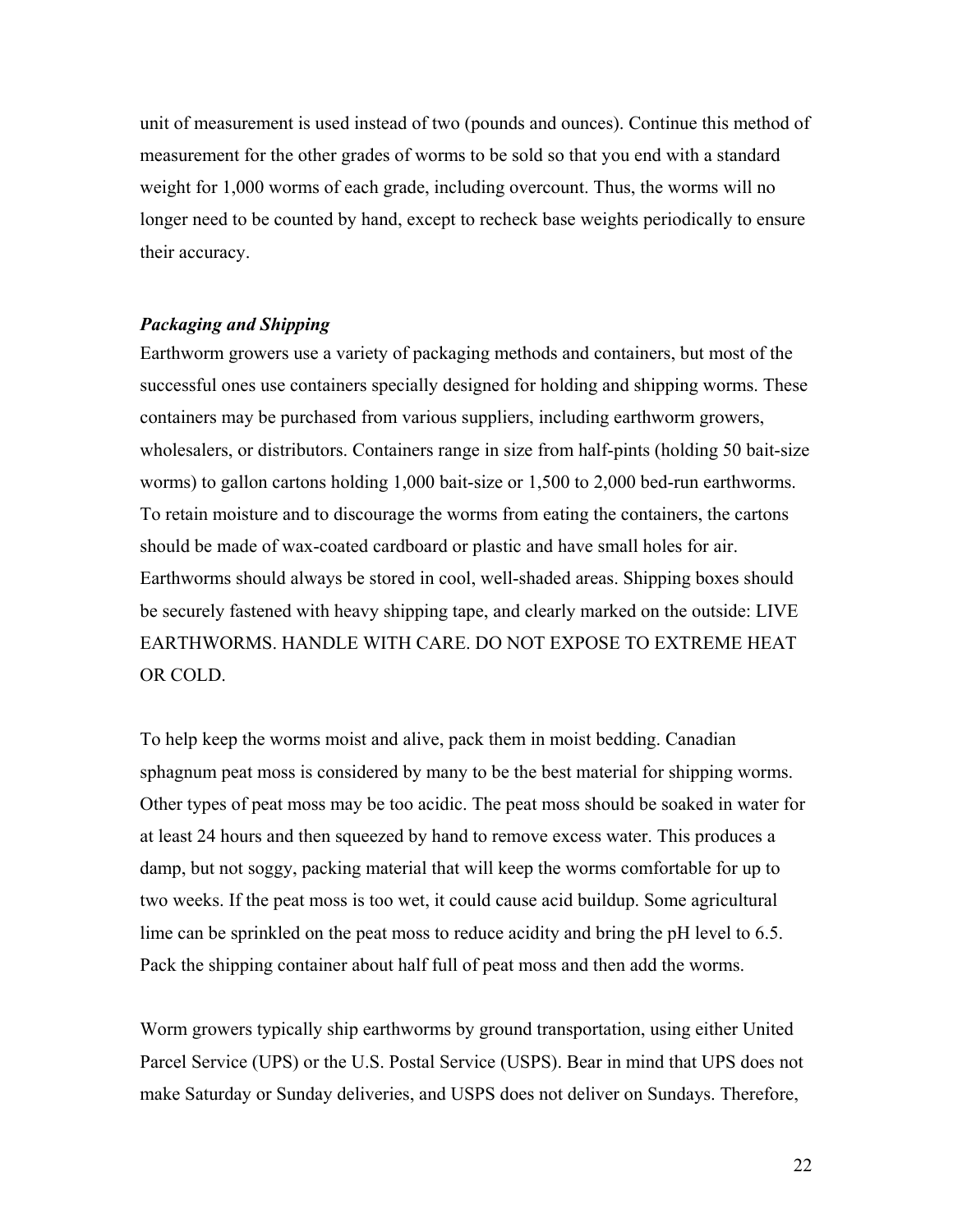<span id="page-22-0"></span>always ship worms at the beginning of the week so they do not end up spending the weekend where they could be harmed by temperature extremes. As a courtesy, notify customers when their shipments leave and when they should expect delivery.

Before getting into shipping, find out how other growers in the area do it, and ask UPS and USPS how packages are handled to determine the best method of shipment. Try shipping a small amount of worms to a family member or friend to find out how they survive the trip. Planning ahead can help avoid having to replace lost inventory.

# **Earthworm Pests**

Earthworm pests are birds, rats, snakes, moles, mice, gophers, toads, and other insects or animals that feed on worms or molest them. Arthropods such as mites and ants are probably of the greatest concern to earthworm growers.

## *Mites*

Mites are natural inhabitants of manures and similar organic materials. All worm beds contain small populations of mites, which under certain conditions may reach extremely high levels. If worm beds are not cared for properly, acidity can build up and create conditions that allow mites to thrive. Routinely check pH and add agricultural lime if the pH is less than 6.8.

## *White or Brown Mites*

White or brown mites are not predaceous and tend to feed only on decaying or injured worms. During infestations, however, these mites can devour much of the food in earthworm beds, depriving worms of needed nutrients. This increases worm growers' costs and time spent feeding worms. Mite populations at high levels also can cause worms to stay deep in the beds and not come to the surface for feeding, resulting in poor growth and reproduction.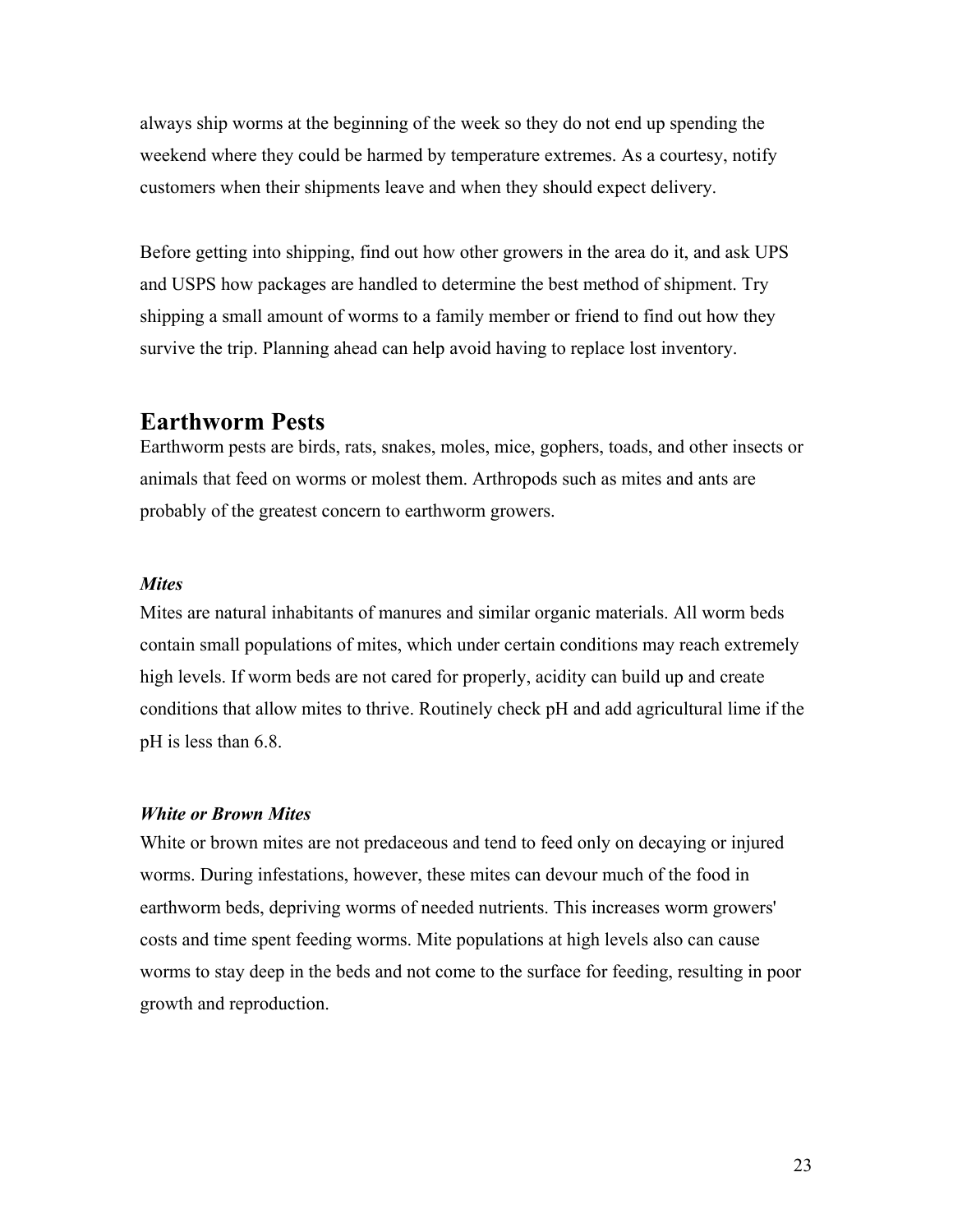# <span id="page-23-0"></span>*Red Mites*

The red mite is parasitic to earthworms. It attaches itself to the worm and sucks its blood or body fluid. Red mites also are capable of piercing and sucking fluids from egg cocoons. These mites first appear as small white or gray clusters resembling mold. Magnification will reveal clusters of juvenile red mites in various stages of development. The adult red mite, which is smaller than the white or brown mite, has an egg-shaped body, is bright red, and has eight legs.

## *Mite Prevention*

The best control for earthworm mites is prevention. Proper care of worm beds can prevent a harmful buildup of mites. Bed conditions ideal for worm production are not conducive to high mite populations. Conversely, beds with high mite populations are being improperly managed for optimum worm production. One or more of the following conditions are usually associated with high mite populations:

*Too much water—*Beds that are too wet create conditions that are more favorable to mites than worms. Avoid excessively wet beds by adjusting watering schedules, improving drainage, and turning bedding frequently.

*Overfeeding—T*oo much food can cause an accumulation of fermented feed in worm beds and lower the pH of the beds. Adjust feeding schedules so that all feed is consumed within a few days. Modify feeding schedules as the seasons (and temperatures) change because worms consume less food in colder temperatures. Maintain beds around a neutral pH 7; use calcium carbonate to adjust the pH level.

*Excessively wet or fleshy feed—*Vegetables with high moisture content can cause high mite populations. Limit the use of such feed, and if high mite populations are discovered, discontinue the use of this feed until mite populations are under control.

## *Mite Removal*

Several methods have been suggested for removing mites from earthworm beds. Bear in mind that any type of mite removal, physical or chemical, will only be temporary unless worm bed management is altered to make conditions less favorable for mites. The following techniques range from low- to high-intensity measures.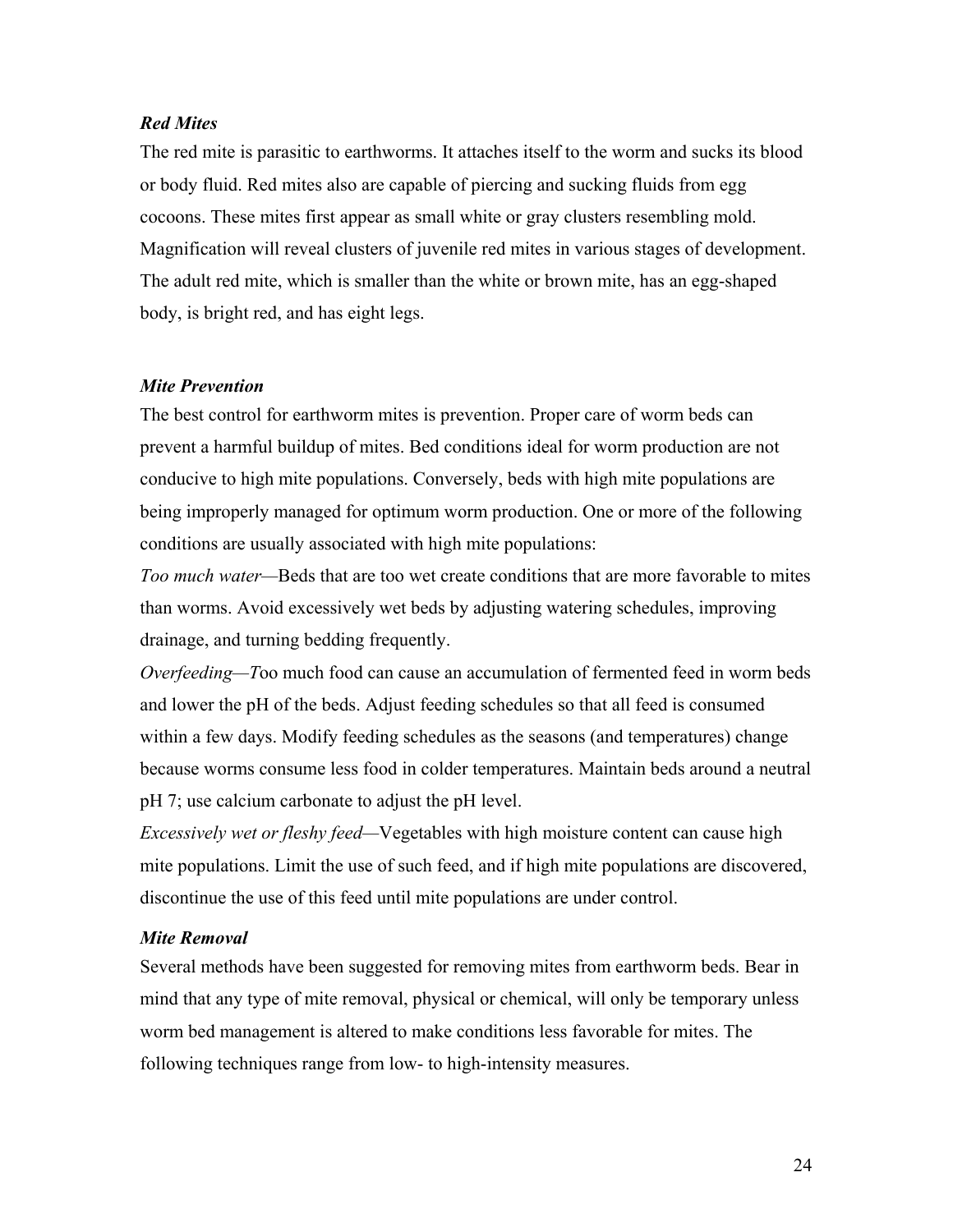<span id="page-24-0"></span>*Method #1*—Uncover the worm beds and expose them to sunlight for several hours. Reduce the amount of water and feed. Mites will not like this environment and they may leave the worm beds.

*Method #2—*Place moistened newspapers or burlap bags on top of the beds, and remove the paper or bags as mites accumulate on them. Repeat this procedure until mite populations are substantially reduced.

*Method #3—*Place pieces of watermelon or cantaloupe rind or potato slices on top of the worm beds. Mites are attracted to the sweetness of the rinds or peels and will accumulate on them. The rinds or peels can then be removed and dropped in water or buried. *Method #4—*Water heavily, but do not flood, the worm beds. Mites will move to the surface, and worms will stay below the surface. Use a hand-held propane torch to scorch the top of the beds and kill the mites. Take appropriate safety precautions when using the torch. This procedure may be repeated several times, at three-day intervals, if needed. *Method #5—U*se a light dusting of soil sulphur to kill the mites. After soaking the worm bed with water and causing the mites to surface, apply a rate of 1/16 ounce of sulphur per square foot of bed surface. Sulphur will not harm the worms, but in time, it may increase the acidity of the bed and reduce earthworm populations.

Popular literature on mite removal from earthworm beds is somewhat contradictory. In the past, chemical pesticides have been used in worm beds. However, it is now known that some pesticides have the potential to harm humans, and recommendations for such treatments are not given here. Although newer, safer, miticides exist, sufficient scientific research has not been conducted in worm beds to merit mention at this time.

#### *Ants*

Several species of ants may occasionally be a problem or annoyance to worm growers. Ants are attracted to high-concentrate feed in worm beds, and some species are reported to feed on eggs and small worms. Physical barriers can be placed around worm beds to keep ants out. Ants can be controlled with baits and insecticidal sprays outside the bins, but take precautions to prevent injury to the worms.